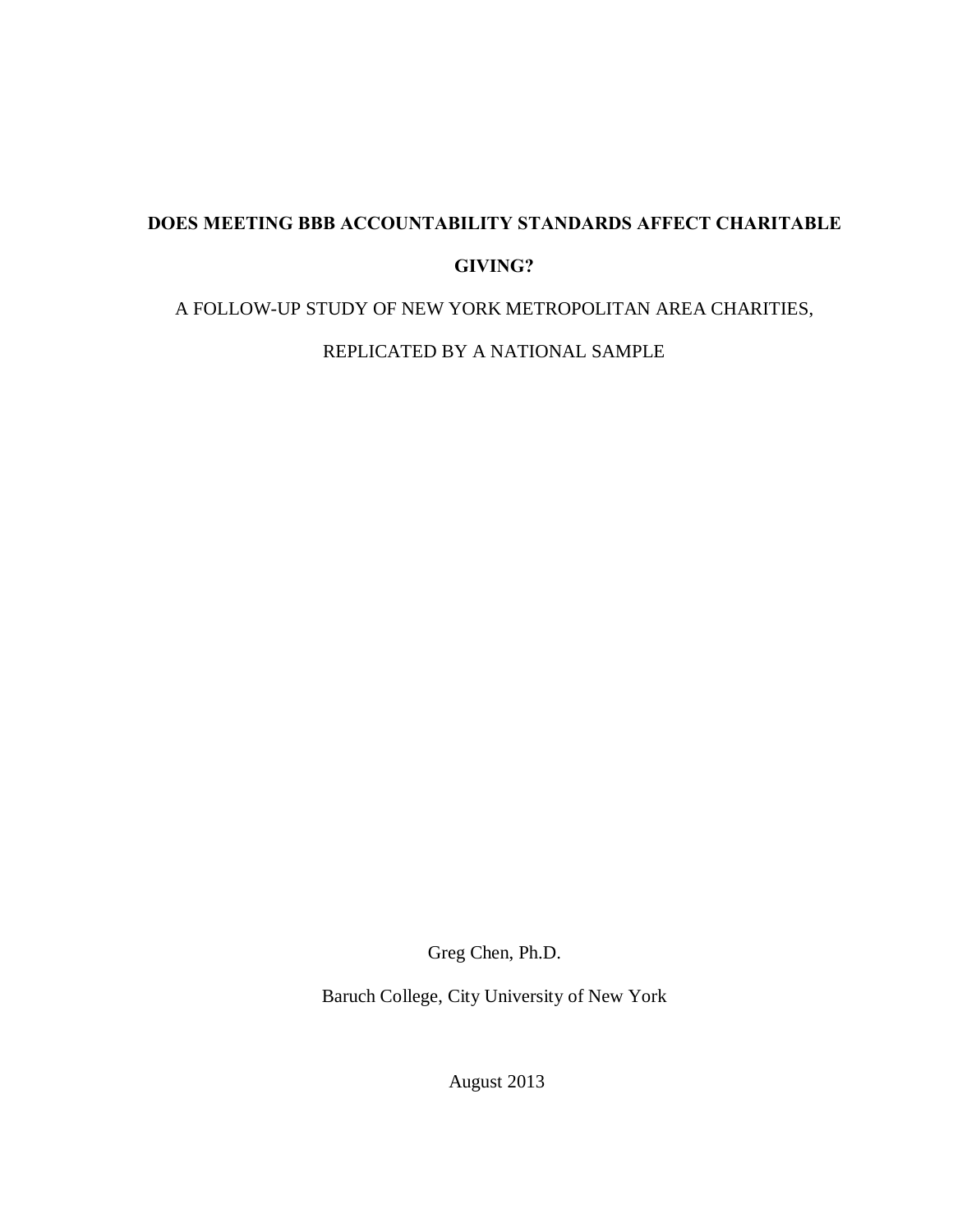## Introduction

Donations are an essential source of revenue for most charities. Unrestricted contributions are especially important for support of general operations and capacity-building. The national aggregate amount of contributions revenue is significant. According to Giving USA, total charitable giving in the U.S. reached \$316.23 billion in 2012, an increase of 3.5 percent from 2011 (Giving USA, 2013).

However, the nonprofit sector has grown even more rapidly, outpacing the growth of contributions, leading to increased competition among charities and making giving decisions challenging for donors (Cnaan, et al. 2011; Hasenwinkel, 2006; Hager, 2003). Ideally, the performance of nonprofits in terms of effectiveness, efficiency and accountability should be evaluated with the results compared and reported to the public, so that donors can decide on which nonprofit to support, based not only on their values and taste, but also on the charity  $\alpha$ performance and accountability. However, performance measurement of nonprofits is complicated. Practitioners and academic communities have not yet developed common methods and criteria for charity impact evaluation that can be applied across subsectors, and in some cases, even within service areas (Richie et al., 2004). Many charities also lack in-house expertise to conduct meaningful self-evaluations of outcomes or operations performance. In this context, donors may base their giving decisions on accountability measures such as nonprofit governance and oversight practices, accuracy of fundraising solicitations, financial elements such as budgets and program expense ratios, and transparency in terms of easy access to nonprofit information (Polonsky and Grau, 2011). Accountability information is therefore critical to help donors decide which charities to support, and to help society at large to allocate limited resources efficiently, especially after the recent recession (Cnaan, et al., 2011).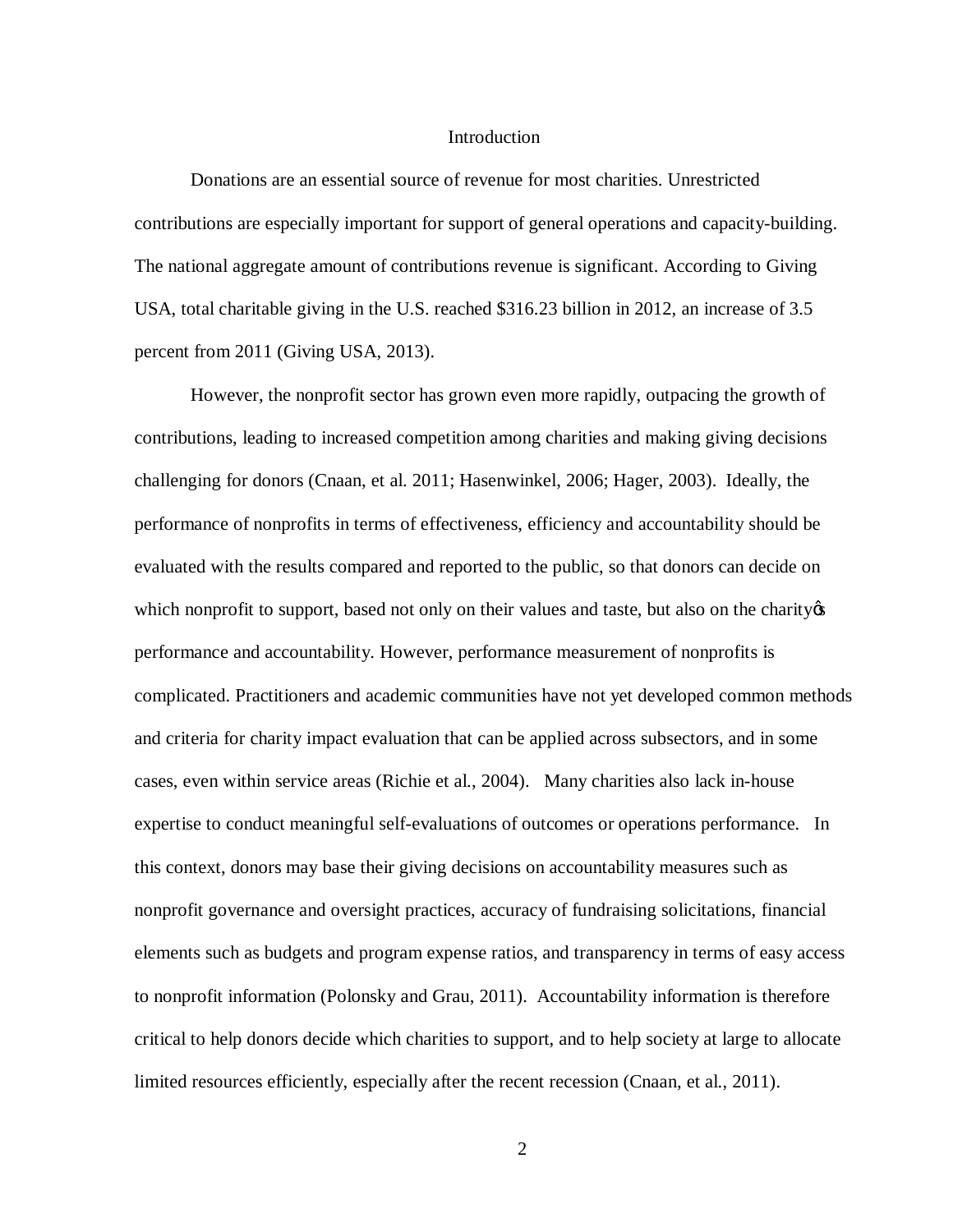Better Business Bureau (BBB) efforts to report on charities date back to the 1930s when reports on nationally soliciting charities were produced by a program at the national office of the BBB. Today such national charity reports are produced by an organization known as the BBB Wise Giving Alliance (BBB WGA) located in Arlington, Virginia. . The Education and Research Foundation of the Better Business Bureau of Metropolitan New York (NYBBB) initiated its charity review program, called the New York Philanthropic Advisory Service (NYPAS), in 1987. The purpose of the program is to provide factual information about charitable organizations for potential donors. The BBB Wise Giving Alliance developed the current BBB Standards for Charity Accountability (BBB Standards) with significant input from both the charitable community and the public, and launched them nationally in 2003. The updated BBB Standards were phased in on a rolling basis in Metro New York starting in March 2003, with the last new standard coming into effect by March 2006. In the years since these revised BBB Standards came fully into application, the BBB Wise Giving Alliance and Metro New York BBB Foundation & NYPAS program have assessed publicly soliciting charities against these standards and disseminated the results in public reports, to serve donor and societal needs. BBB WGA has indicated that its website had over 880,000 unique visitors in 2012, and its national charity reports were cumulatively viewed 5 million times in that year. Comprehensive figures for unique visitors to all BBB charity reviews online are not available as of now. At this time, there are about 11,000 local and national BBB charity reviews that are publicly available either through [www.bbb.org](http://www.bbb.org/) or the BBB WGA website, [www.give.org.](http://www.give.org/) Approximately 1,300 are BBB WGA reports and the rest are local charity reports produced by 54 of the 113 BBBs. The extent to which charities meeting the BBB Standards for Charity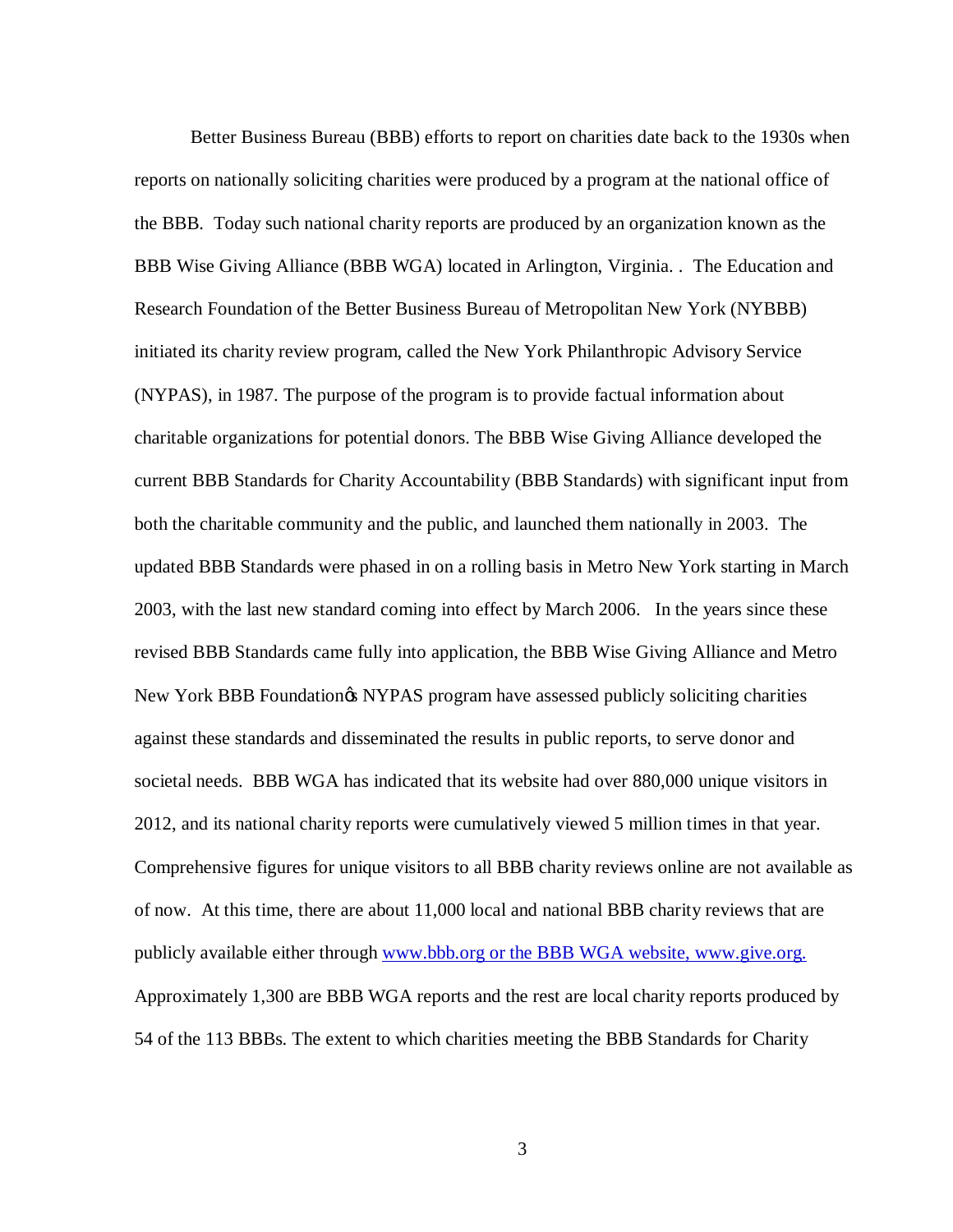Accountability are successful in attracting publicly solicited contributions is of great interest to academia and practitioners.

This study intends to assess the extent to which the BBB charity review program achieves its goal of informing donors in donative decisions by estimating the relationship between charities meeting BBB Standards and the levels of donor financial support, controlling for variables of theoretical and documented effects, including nonprofit size, board size, fundraising expenses, and price. The study employs data from the New York Philanthropic Advisory Service, a program of the Education and Research Foundation of the Better Business Bureau of Metropolitan New York (NYBBB). The data was provided by participating charities in the Metro New York region and reviewed by evaluators at NYBBB; the data is hereafter referred to as the NYBBB dataset in this paper. The study was replicated by a similar analysis using an independently collected dataset from the BBB Wise Giving Alliance (BBB WGA). The BBB Wise Giving Alliance reviews nationally soliciting charities, using exactly the same BBB Standards for Charity Accountability. These nonprofits tend to be larger, they are located across the nation, and they are reviewed by BBB WGA evaluators. For notational simplicity, in this paper this dataset is referred to as BBB WGA data.

The information that follows is organized into four sections. First, it reviews the literature on giving behavior, and it correlates and develops the hypotheses that guide the research. Second, it outlines the research method, data, and statistical models utilized. Third, it provides and discusses the findings of the analysis. Finally, it summarizes the findings, discusses the implication of the results, outlines the limitations of the study, and suggests directions for future research.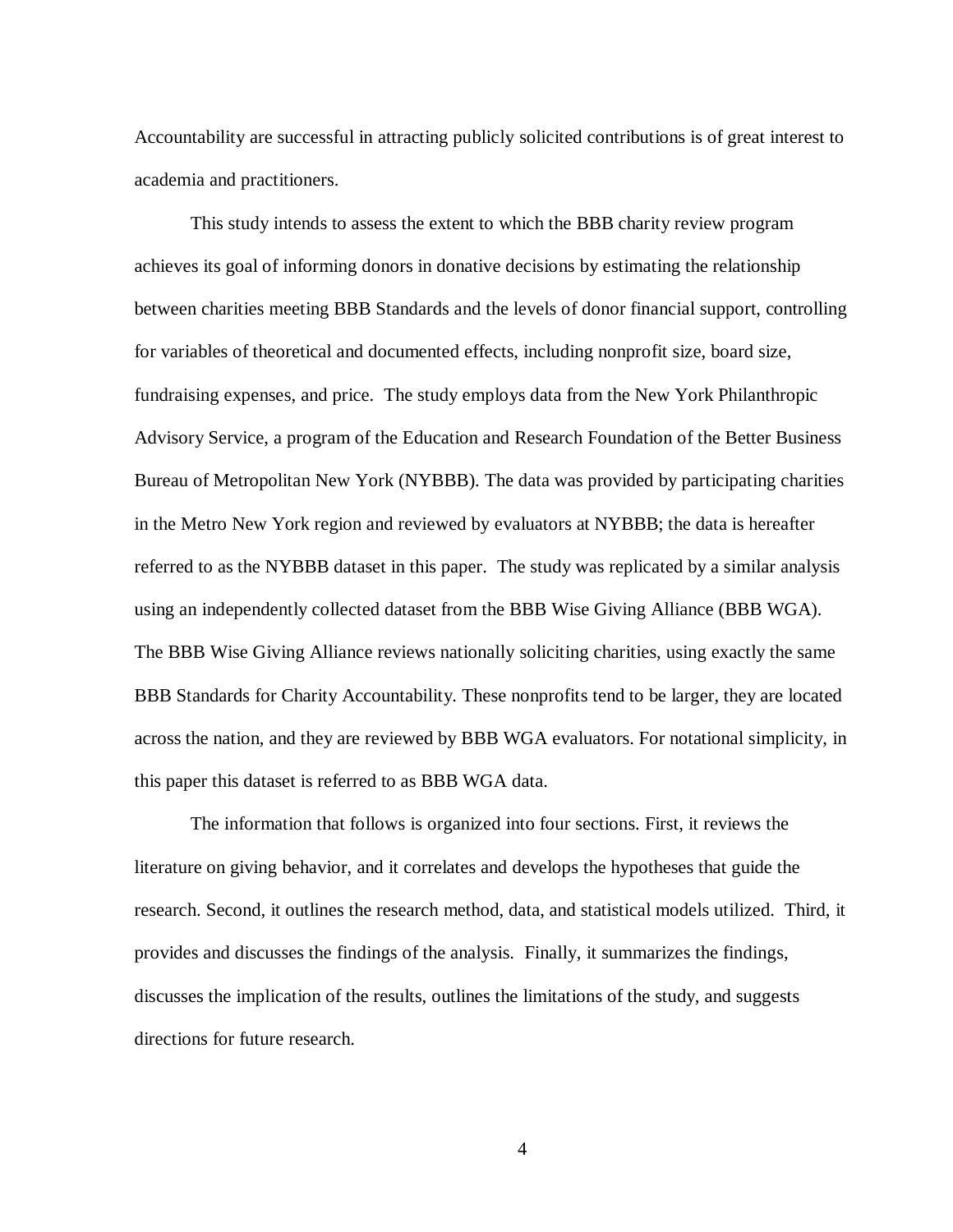## **Literature review, theories and hypothesis**

Major contributions have been made by previous nonprofit management scholars in conceptualizing and testing models of donation. Much of the inquiry has been conducted from the angle of the donorsøtraits and decision-making process. Many studies have documented donor decision-making based on emotional connections to a cause (Davis, Hull, Young, & Warren, 1987; Griffin, Babin, Attaway, & Darden, 1993; Kottasz, 2004). Other extant empirical work has tended to focus on distinguishing givers from non-givers (Radley & Kennedy 1992; Schlegelmilch & Tynan, 1989), differentiating low value givers from higher value givers for nonprofit revenue strategy (Jones & Posnett, 1991; Prince & File, 1994; Schervish & Herman, 1988), and delineating a range of individual motives for offering support (Davis, Hull, Young, & Warren, 1987; Griffin, Babin, Attaway, & Darden, 1993; Kottasz, 2004). Less attention has historically been given to the role that the charity itself might play in attracting and securing donations, and it is only recently that a new strand of research has emerged focusing on the use of specific fundraising techniques (Aldrich, 2004; Bennett & Barkensjo, 2005; Webber, 2004). Very few studies have been done to address the value of standard-setting organizations that provide charity reviews to aid donor decision-making from an accountability viewpoint. Given the scope of the present study, the literature review focuses on empirical and theoretical studies on the effectiveness of the BBB evaluation program and other key factors, which have a documented effect on donations. The review will lead to a specification of a hypothesis and a model to relate meeting BBB Standards for Charity Accountability to the amount of contributions received, controlling for alternative explanations.

Limited studies have been found in the literature that address the effects of meeting third party standards on donations. Tinkelman included meeting BBB Standards in his accounting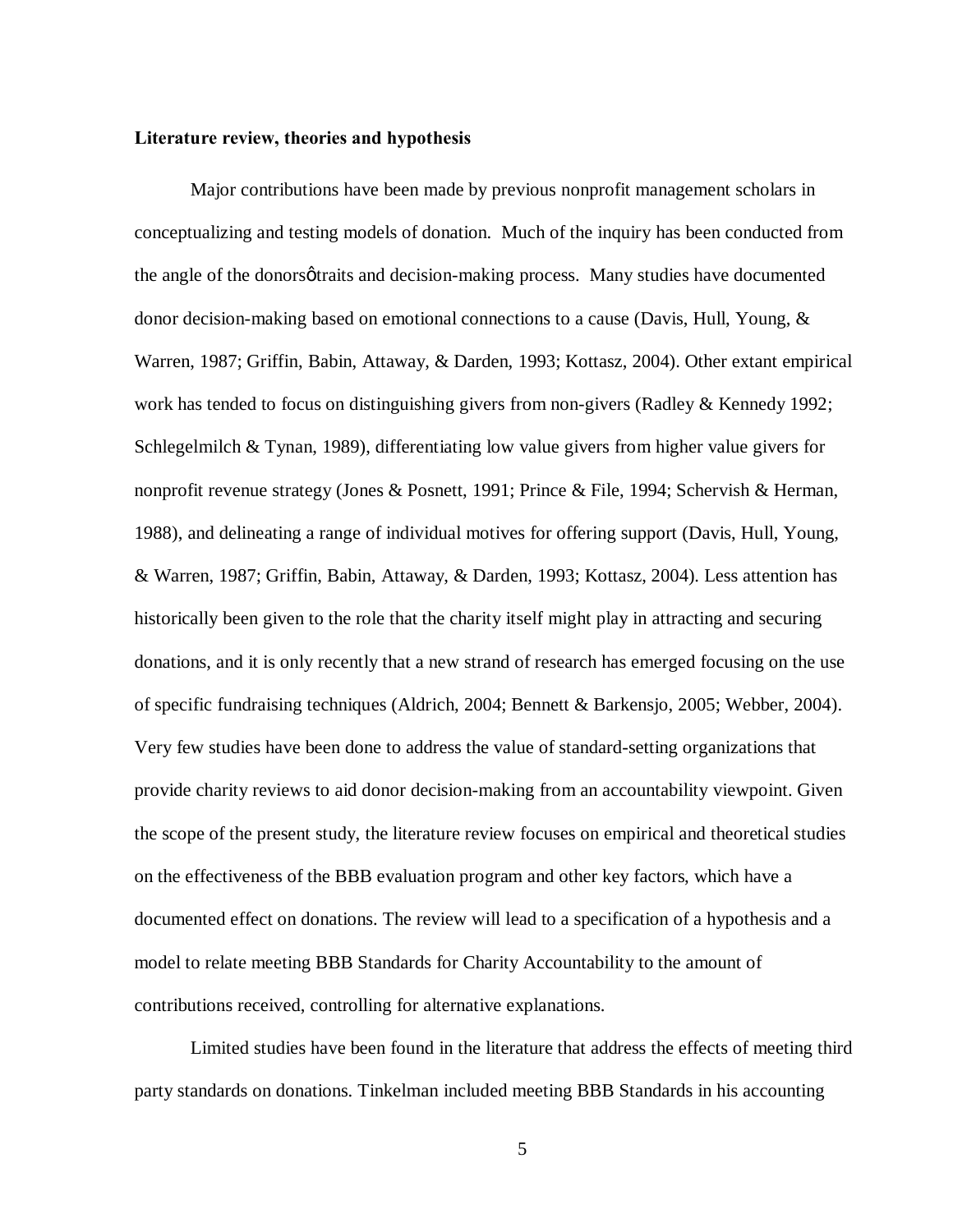study on joint cost allocation, using a sample of 191 nonprofit organizations in New York State (Tinkelman, 1998). Combining standards from the former Philanthropic Advisory Service of the Council of Better Business Bureaus and National Charities Information Bureau (which subsequently merged to form BBB Wise Giving Alliance), Tinkelman found a positive and significant correlation between meeting standards and the amount of donations from institutional donors. The relationship remains positive but becomes insignificant when individual donors enter into the analysis. Tinkleman reasoned that the high search cost might have hindered individuals from acquiring the information.

Silvergleid (2003) assessed the impact of watchdog organizations on capital acquisition from venture capital viewpoints. Using regression model and lagged cross sectional data from American Institute of Philanthropy (now known as CharityWatch, an organization not related to BBB and using different review methods), the author found no significant relationship between this particular watchdogos evaluation results and the level of donations received by charities at the national level. Nevertheless, the author, applying the same model to data from a local charity evaluation and reporting program, the Charities Review Council in Minnesota (also not related to BBB), does find that participating in regionally focused evaluation programs improves public support. The author interprets this difference as a local effect, i.e., donors giving to locally based and locally focused charities are more motivated to obtain and consider the ratings assigned by a local watchdog when making donation decisions.

Chen (2009) conducted a preliminary study of the impact of meeting BBB Standards, using cross-sectional NYBBB data from the Metro New York region. The study revealed that organizations meeting BBB Standards received significantly higher levels of public donations, controlling for organization size, board size, fundraising effort, and price. The study was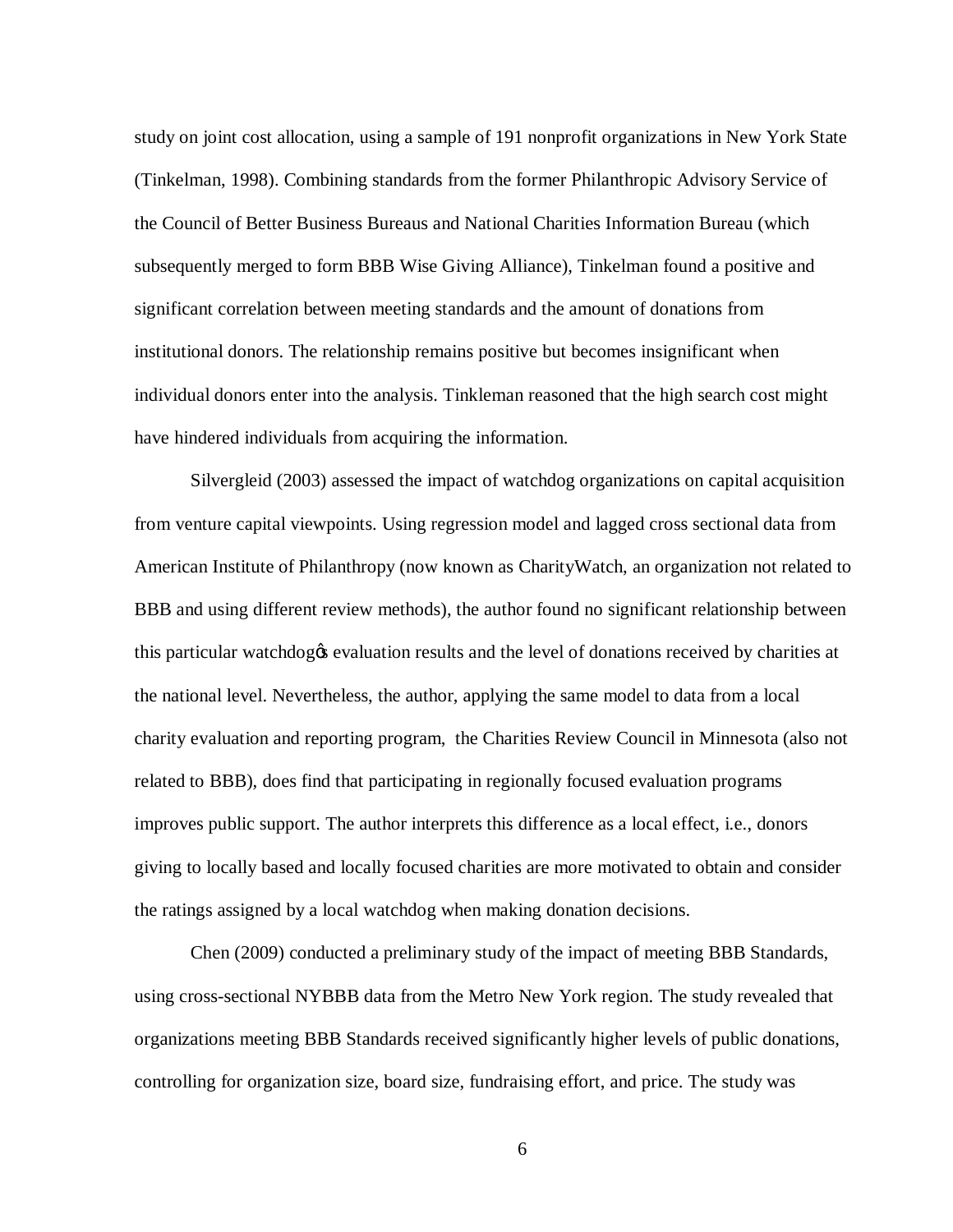preliminary given the limitations of the research methods and modeling technique used, which were confined by data available at that time.

In summary, scant information is available with regard to the impact on donations of participating in charity review programs and achieving positive reports or reviews. Given the public information needs and the aggregate amount of resources involved in fundraising revenue, well controlled studies are urgently needed.

## Other potentially influencing and therefore confounding variables:

A number of organizational characteristics and operational factors have demonstrated effects on the level of public support. These include nonprofit organization size, board size, fundraising expense, mission, and price. Brief discussions on the theoretical and empirical effects of these variables and the resulting hypothesis for the construction of a public support model are presented in this section.

## *Nonprofit size*

Theoretically, the size of a nonprofit organization is associated with the amount of public support for a number of reasons. Larger size represents maturity and name recognition, which tends to predict greater support from donations. A number of studies have assessed the relationship between public support and organizational size empirically (Tinkleman, 1998; Tinkleman, 1996; Olsen, 2000; Callen et al., 2003). Most of the studies report that large size is associated with greater amount of financial support from donations. The empirical evidence is not consistent, however. Stone and colleagues (2001) studied United Way affiliated nonprofits and showed that, on a percentage basis, larger organizations were not likely to receive more funding than smaller organizations from the United Way of Massachusetts Bay. Given the correlation found in the literature, we include nonprofit size as a control in the present study.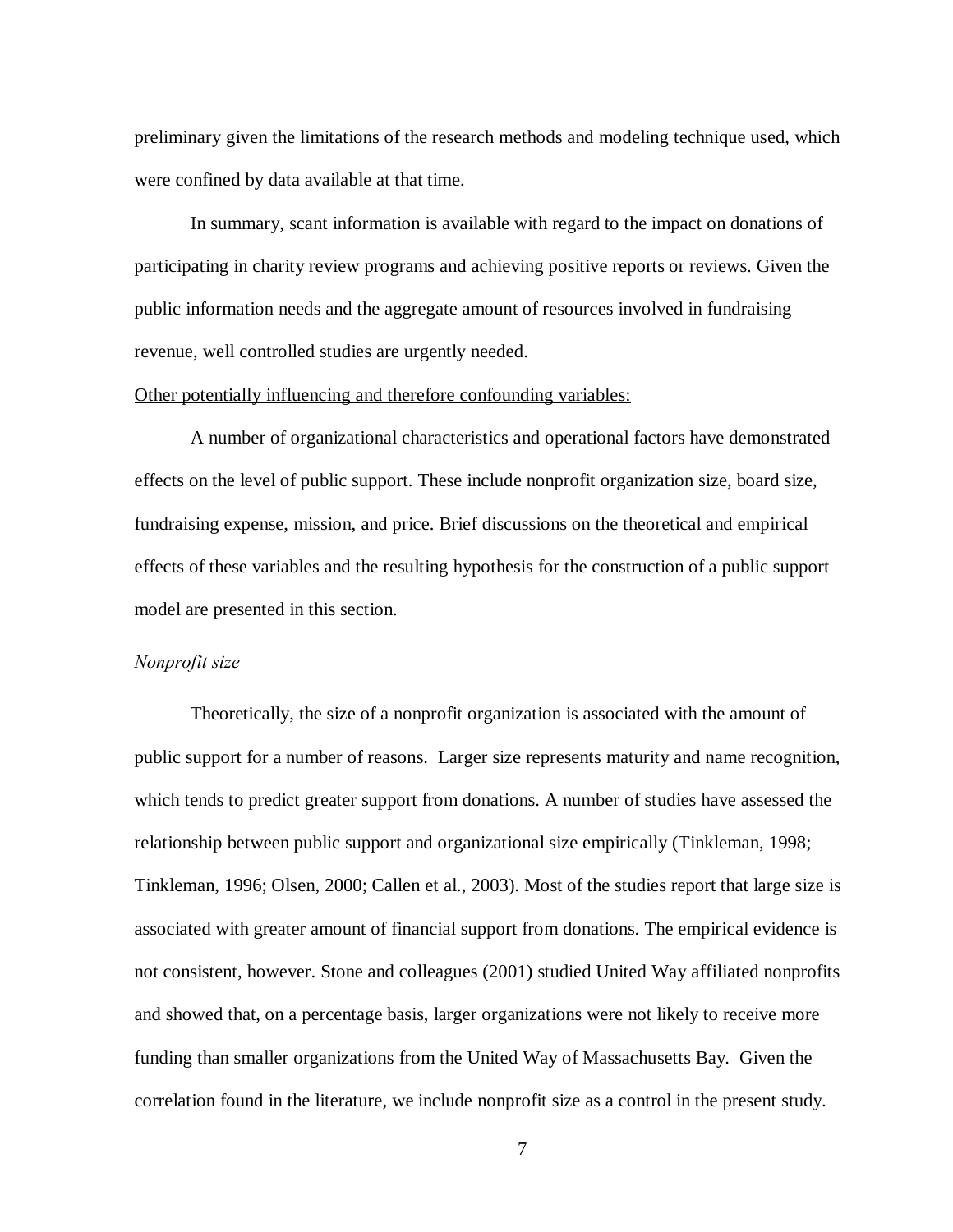## *Board Size*

Board size is expected to affect public support. Some researchers have theorized that a larger board should increase public support through personal contributions and community penetrations. Pfeffer (1973) argues that larger board size is  $\tilde{c}$  needed to tie nonprofits to broader constituencies and funding bases in the community. $\ddot{o}$  Evidence from scant empirical investigations seems to lend support to this postulation. Contributed revenue is positively and significantly associated with board size in studies involving diverse nonprofit organizations (Olson, 2000; Provan, 1980; Stone, et al., 2001). However, opposing evidence was also found in studies relating contributions to board size (Callen, et al., 2003). Further empirical investigation is needed. Given the strong theoretical support of a positive relationship, for the present study, we include board size in the study to control for this effect.

## *Fundraising expenses*

One important way for charities to generate donations is through fundraising. Consequently, the effort and the amount of resources that a charity spends on fundraising are postulated to be positively related to the resulting public support. Empirical studies have mostly confirmed this relationship. For example, Frumkin and Kim (2001) found a significant positive relationship between fundraising expenses and private donations. In some studied circumstances, higher spending on fundraising tended to improve the reach to potential donors, promoting the service of the organization and conveying the values of its mission. Tinkelman (1998) found a similar result in his 1991-92 study of 191 national nonprofits with public education programs. However, he found that the effect is primarily for individual donors, not institutions. He reckoned that institutional donors often require the submission of detailed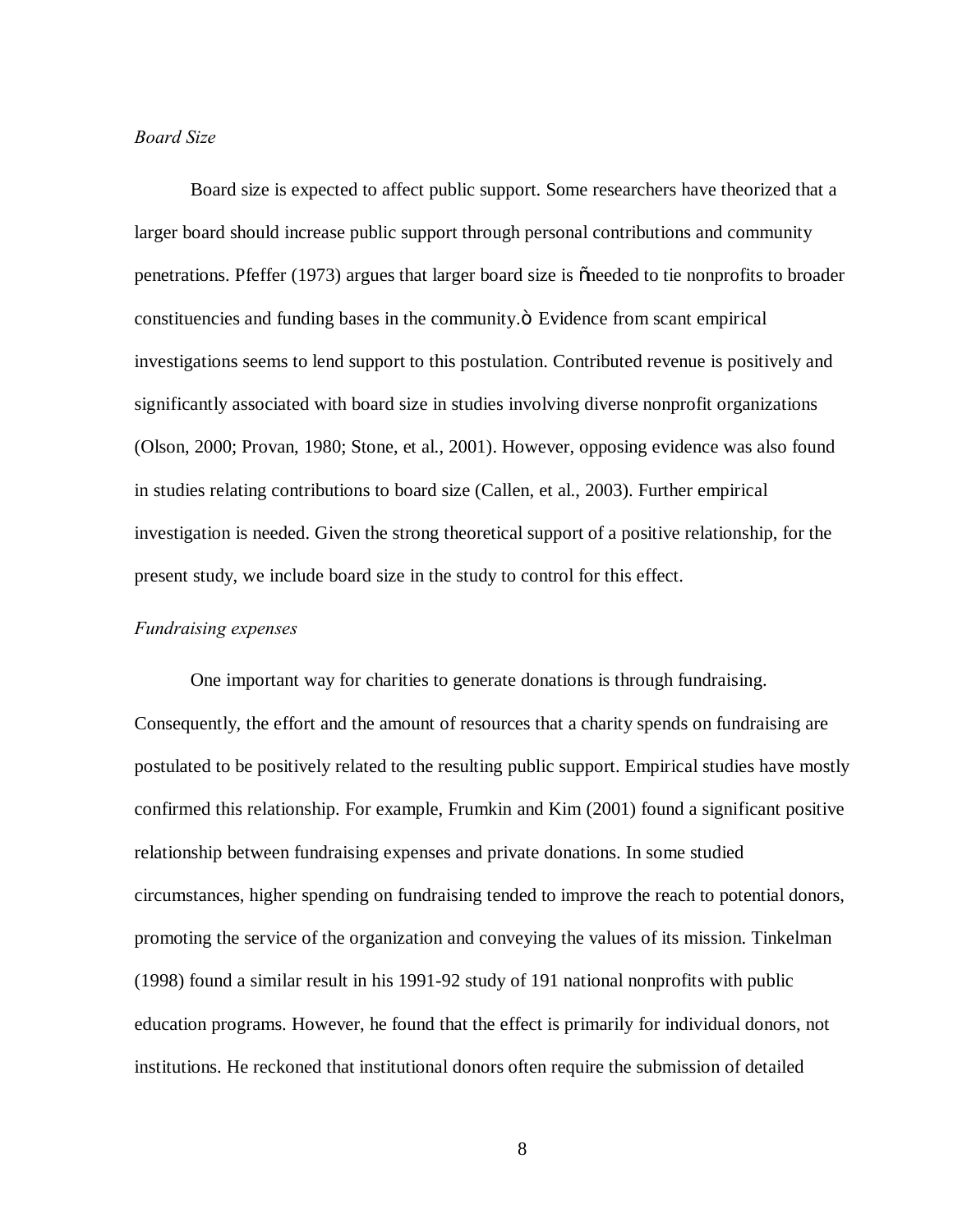proposals from nonprofits and base their donative decisions on many factors other than the emotional urgency of the fundraising appeal. Okten and Weisbrod (2000) reported a countervailing effect of fundraising on public support in their panel studies. In their study, fundraising was positively associated with total contributions as an advertising effect in the short run. In the long run, higher fundraising expenses reduce the efficiency of the nonprofit, and potentially decrease the amount of public support. Given the focus and time frame of the present study, we include both fundraising revenue and fundraising revenue squared in the present study.

## *Type and mission services*

The attractiveness of a charity ps mission affects public support. Public support has been found to be associated with organizational type and the services they deliver. Some research suggests that charities which focus on art and culture, education, and research tend to receive more public support (Young, 2007). In contrast, some studies have found that charities which provide law and public advocacy services receive less public support. LeClair and Gordongs 2000 study found that corporate support for charities was based on subsector preference. Giving to cultural/artistic charities was identified as a means to advertise for the firm, while supporting educational nonprofits within the same industry benefited the corporation by providing better prepared labor forces (LeClair et al., 2000). Consequently, we consider including dummy variables for charity service types initially.

#### *Price*

Price represents the amount of money that donors contribute to obtain one dollar of output from a charity. Price is often used as a proxy for efficiency as it is inversely related to the proportion of total revenue used for administration and fundraising purposes (Tinkleman,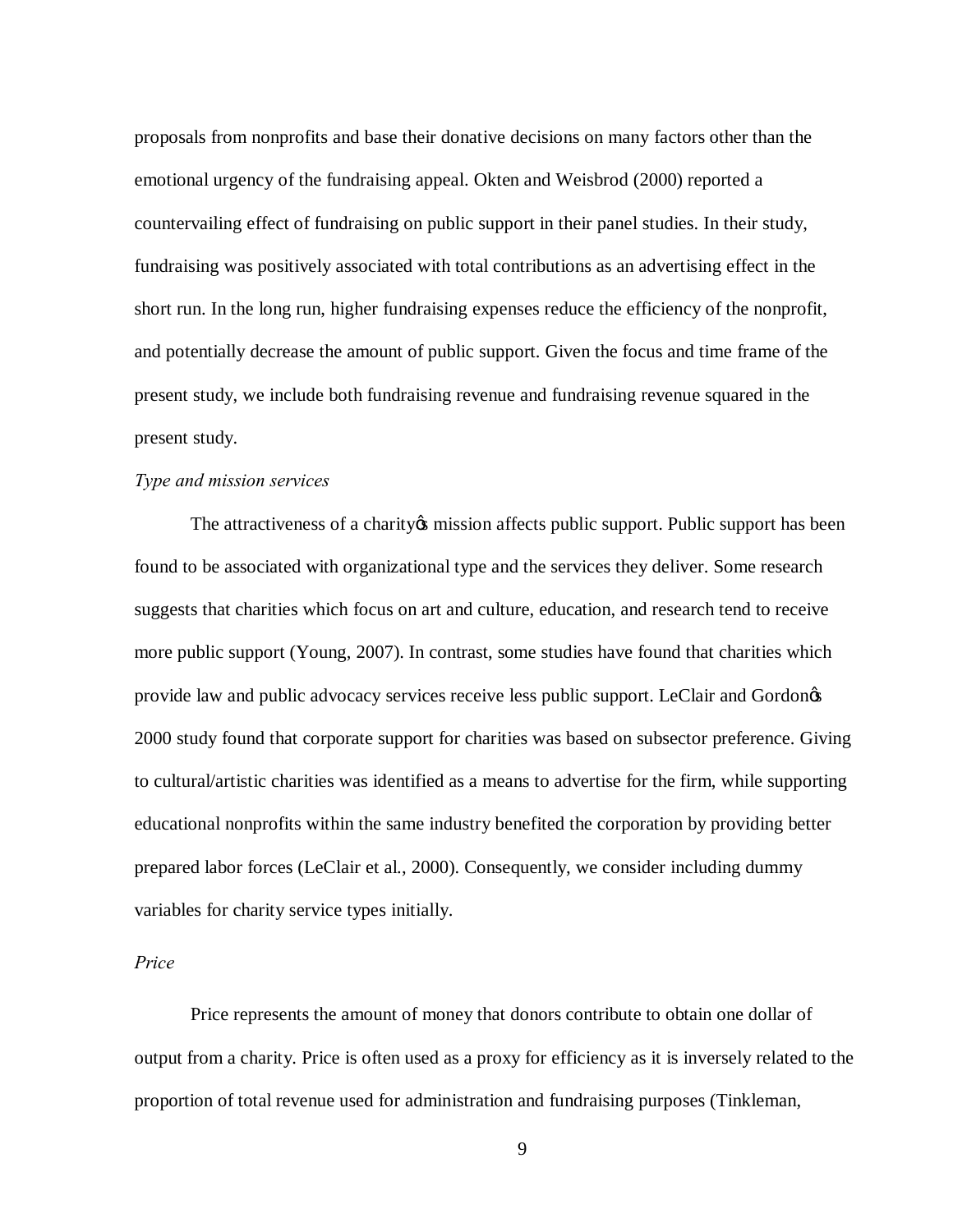1998). Weisbrod and Dominguez (1986) defined price as  $1/(1-(f+a))$ , where f is the percentage of the total revenue used for fundraising expenses, and *a* is the proportion of administrative expenses. This definition of price is used in the present research.

Empirical evidence suggests that lower price is correlated to higher donations (Weisbrod and Dominguez, 1986; Callen, 1994; Tinkleman, 1998). Steinberg (1986) also found a negative effect of price on donation, but the effect was not statistically significant. However, more recent studies seem to suggest inconsistent price effect, depending on the type of nonprofit organization concerned. The price elasticity on donation has been found to be positive for U.S. hospitals, and negative for scientific research nonprofits (Marudas & Jacobs, 2004). Again, further empirical investigation is required. For the present study, and considering donor sensitivity on efficiency measures, we include price as a control before the assessment of the effect of program participation and meeting BBB Standards on donative revenue generation. Hypothesis

To guide the present study, the following hypothesis is specifically stated:

Meeting BBB Standards for Charity Accountability is associated with a higher level of public giving, controlling for important organizational and contextual factors, nonprofit type, organization size, board size, fundraising expense, and giving price.

## **Research design**

The study employs a multi-data and multi-method approach to investigate (and potentially corroborate study findings) on the effect of program participation and meeting BBB Standards for Charity Accountability on charitable giving, controlling for other key documented effects on public support. The study endeavors to corroborate prior study findings, while keeping the mind open for divergence of findings among replications, which could be due to the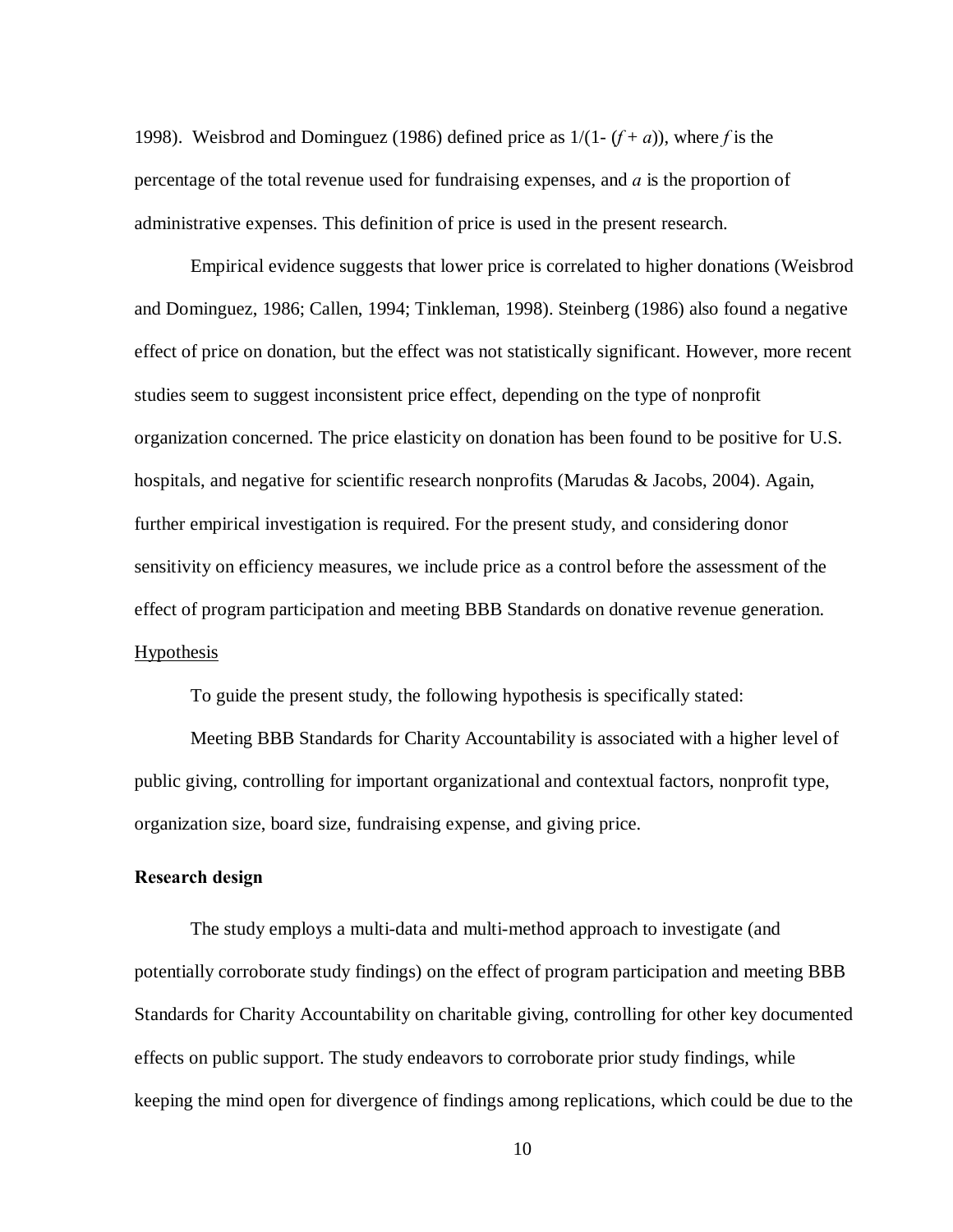different locations of program implementation or the different participating subject organizations.

## Data

Multiple years of data were obtained from the Education and Research Foundation of the Better Business Bureau of Metropolitan New York. The data represent reports on participating charities in the NYBBB evaluation program for each year between 2006 and 2011. The BBB program conducts evaluations and reports evaluation results on individual participating charities; completed reports are valid for two years. This makes it theoretically possible to issue three NYBBB charity reviews on a participating individual charity in a 6 year period. After initial cleaning-up, the dataset includes 2,154 charity-year records from 674 charities. Not every charity participated in all three separate reports, making the dataset imbalanced.

A second dataset was obtained from the BBB Wise Giving Alliance and is composed of nationally soliciting charities. The dataset includes 1,657 records, derived from 1,051 participating charities. It can be inferred from the charity-record combination that some of the charities have one or two years of data. This data structure has ramifications for the selection of available analytical methods, i.e., panel studies cannot be applied. The problem and implication will be discussed later in this section.

#### Variables

The dependent variable in this study is fundraising revenue. Fundraising revenue or public support refers to the publicly solicited contributions received by a charity over a one year period. For many charities, donations are the main source of revenue, especially for the unrestricted funds that are so critical for operations. Recognizing the constraints of future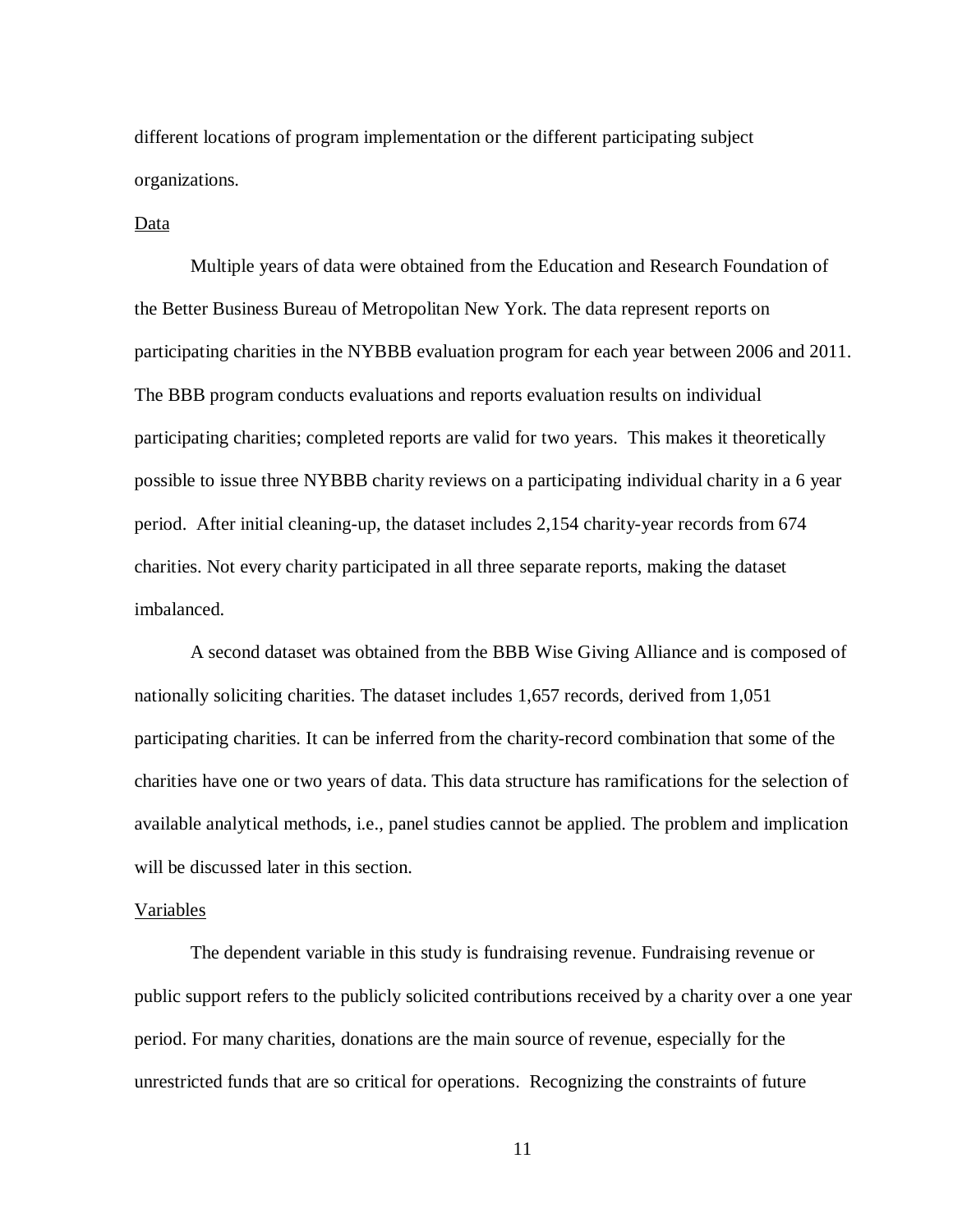government support, and observing the rising competition for contributed revenues, charity managers are increasingly concerned about the ability of their organizations to attract donations for survival and growth (Hasenwinkel, 2006). In the following, fundraising revenue and public support are used interchangeably.

Fundraising revenue is measured by the dollar amount of annual donations from publicly solicited sources, such as individual contributions, foundation support, corporation support, bequests, legacies, planned giving, United Way, and UJA Federation. It also includes in-kind donations and services, special events (less certain related costs), non-contract government grants, and membership when it is a fundraising tool, such as at an art museum. The primary dependent variable was treated by log function before it was modeled in the analysis. The treatment was intended to reduce heteroscedasticity which is a required assumption in the ensuing statistical analysis.

The independent variable is meeting the BBB Standards. It is a dichotomy variable where it is coded as one if the nonprofit meets the BBB Standards and zero if it failed to meet all the standards. The BBB Standards for Charity Accountability (BBB Standards) are composed of four major categories: Governance and Oversight; Measuring Effectiveness; Finances; and Fundraising and Informational Materials. Charities participate in the evaluation programs by making voluntary disclosures of information relevant to the BBB Standards. The results of the assessments are intended to help charities show that they meet high accountability standards and also to help donors make sound charitable giving decisions. Although not focused on the worthiness of a charity to programs or mission in terms of outcomes and impacts, the BBB Standards do reflect an understanding of the governance and management practices that lead to accountable and successful performance. There is no charge to charities for the BBB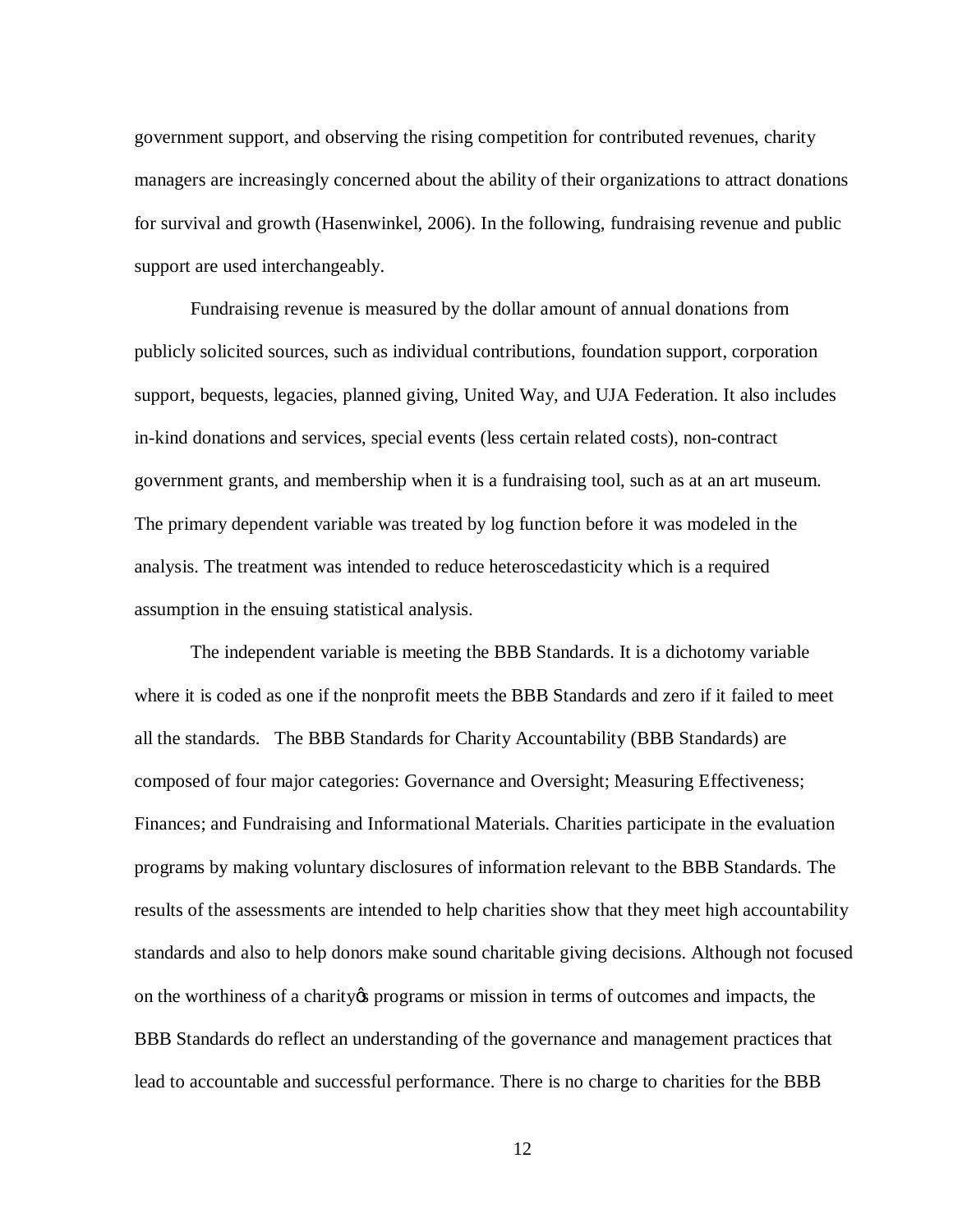evaluation and the resulting reports are freely accessible to the public. Charities that meet all BBB Standards are invited to license, at its option, a charity seal for a sliding scale fee. The seal can be placed on the organization is solicitation mailings, website, newspaper and magazine advertisements, letterhead, and other transient information dissemination tools so that they can be easily identified for donors making giving decisions.

The control variables comprise organization size as measured by total assets, board size measured by the number of directors, fundraising expense measured by total annual expense in fundraising and price as defined by Weisbrod and Dominguez (1986). Organization type based on BBB classification was initially considered for inclusion, but was removed after a preliminary correlational analysis. The correlation matrix among fundraising revenues and the dummy variables generated for each nonprofit type showed very small correlation (the largest correlation coefficient is less than 0.12). For model parsimony, nonprofit type was not included in causal modelling. It remains in the description analysis though to document the types of organizations being included in the present study for future replication and potential generalization of the findings. The control variables selection intends to reduce estimate bias due to model specification error. It is balanced by model parsimony for statistical power. Natural log was taken for variables measured in dollar amount to reduce the potential heteroscedasticity, similar to the treatment of the dependent variable. Further efforts to reduce potential violation of assumptions were also made in the model construction process as outlined below.

## Analytical approach, model specification and statistical analysis

The study takes a multi-datasets and multi-methods approach to address the research question, using independently collected data and correspondingly most suited analytical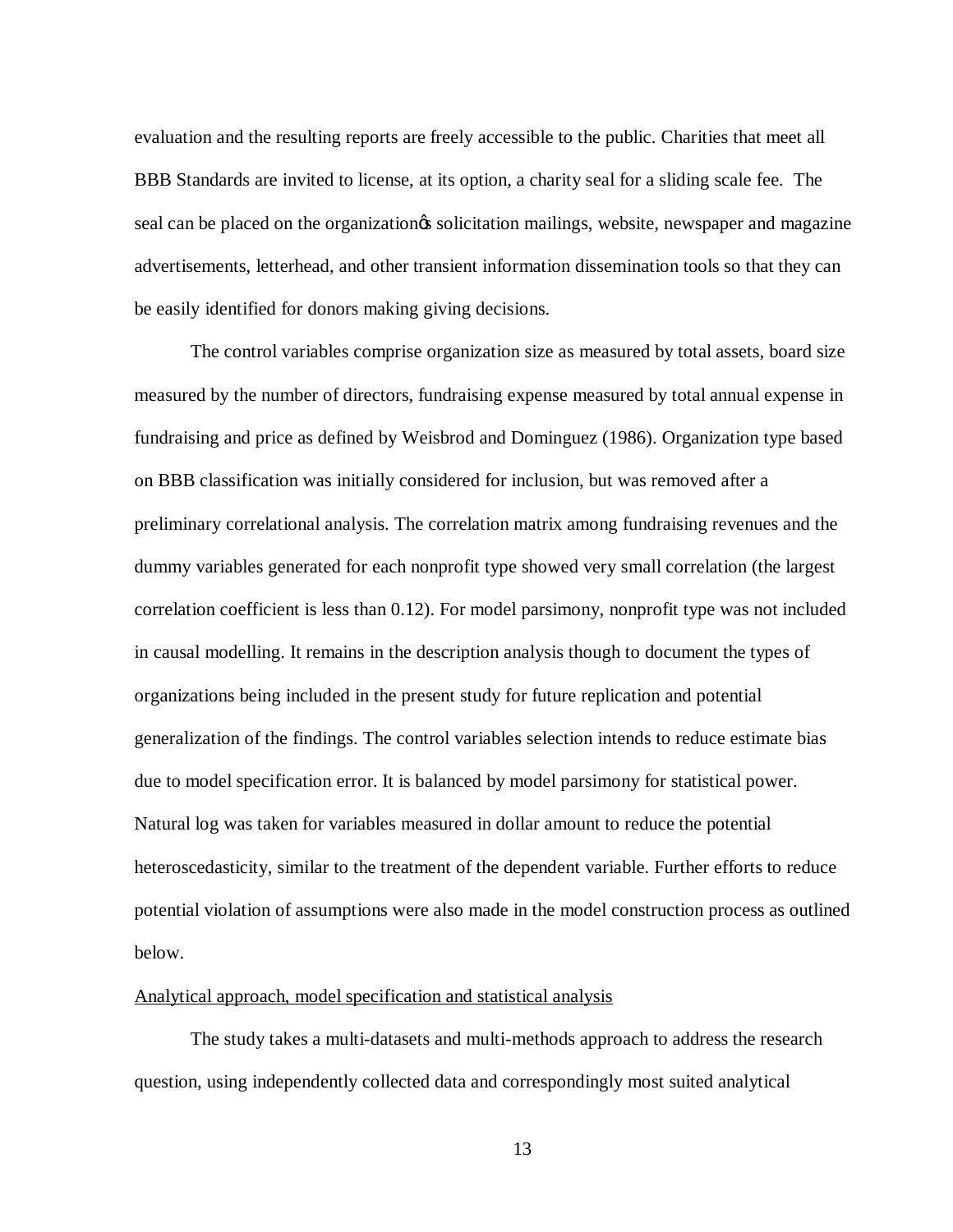techniques. This is purposeful, as well as out of necessity. The study intends to assess the correlations between charities voluntarily participating in and meeting BBB Standards and the ability of those same organizations to attract and acquire donative support. The study was conducted using Metro New York data provided by NYBBB in the first analysis. The study is then replicated by a similar model, using a national dataset obtained from the BBB WGA. If the results of the two separate analyses converge, that will provide stronger evidence for program effects. If the results diverge, that will raise new questions with regard to program robustness in varying contexts, as well as implementation equivalence by two groups of staff, presumably using the same criteria and same procedure.

The replicated study design is also out of technical necessity as the data from the two data sources are not suited for one grand model. Although the variables and the way they are measured are supposed to be identical, the number of repeated data collections in the two datasets provided for this study is different, which has methodological implications. The NYBBB data provides approximately three waves of observations for each charity over six year time period, which allows for the use of panel analysis, the most powerful statistical method for cross sectional, time series dataset. The BBB Wise Giving Alliance sample available at the time of analysis has two waves of data, (and for many charities, only one year of evaluation data are available), which can only be modeled with cross-sectional regression analysis<sup>1</sup>. To make the most efficient use of the available data, two separate analyses, using the most suitable analytical techniques were conducted. This allows for variations due to implementations of the same

 $\overline{a}$ 

<sup>&</sup>lt;sup>1</sup> BBB charity reviews are valid for two year periods; this is true for both BBB Wise Giving Alliance and NYBBB charity reports. The sample difference here had to do with the extent of datasets that WGA and NYBBB were able to produce and provide at the time this study was done.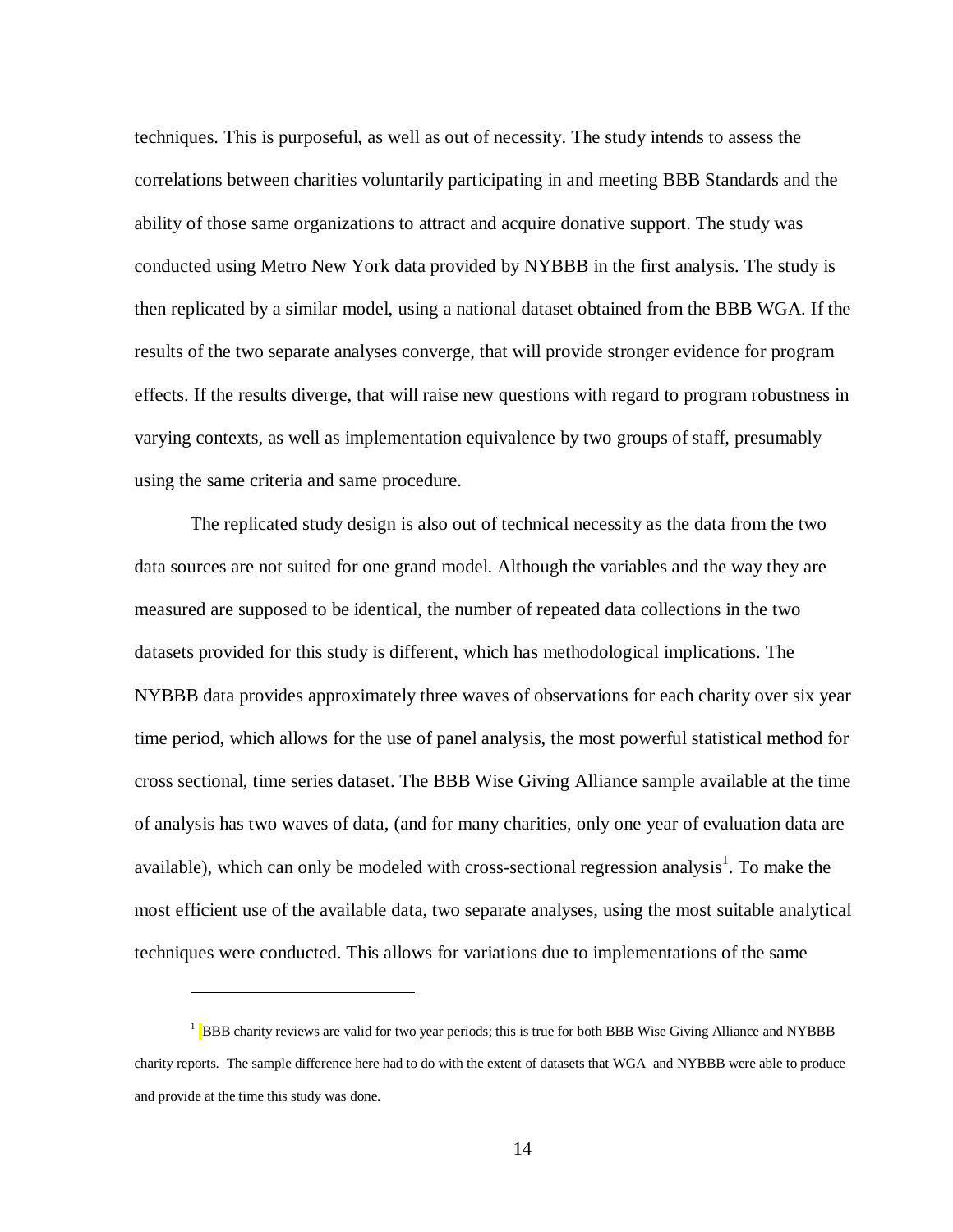program by the two separate BBB organizations, thereby improving internal validity and strengthening external validity through more powerful modeling and replications across sites and participating organizations.

A random effect model implemented in Stata statistical analysis software was fitted to the NYBBB data to study the effect of meeting BBB Standards on fundraising revenue, controlling other key documented influential factors. The decision was made after comparing the random effect model with the fixed effect model of panel studies. From a theoretical viewpoint, the random model seems to fit the data better, as variations can come from both the cross sectional and the time series dimensions. Given the limited variability in the time dimension due to the limited waves of data collection, leaving the cross-sectional variation out of the analysis is an inefficient use of data.

A statistical test was performed to assess the appropriateness among the two potential modeling techniques. All test statistics, including the Breusch and Pagan Lagrangian multiplier test for random effects and Hausman test statistics are insignificant, rejecting the fixed effects model and in favor of a random effect model. Based on theoretical and technical considerations, we decided to use the random effect model for the analysis of the NYBBB data.

For the national data analysis, pooled cross-sectional linear regression was adopted, due to the lack of observations across time. For comparison purposes, the variables were measured identically and the models, except for error terms, were specified in mathematically similar forms in the two analyses. The model for the NYBBB analysis is illustrated in the following equation:

logFundraisingrev  $_{i,t} = B_{0+}B_1$ \* meetstandard  $_{i,t+}B_2$ \* board\_size  $_{i,t+}B_3$ \* logtotassets  $_{i,t+}B_4$ \* logfundraisingexp  $_{i,t}$  +  $B_5$ <sup>\*</sup> price  $_{i,t}$  + e  $_{i,t}$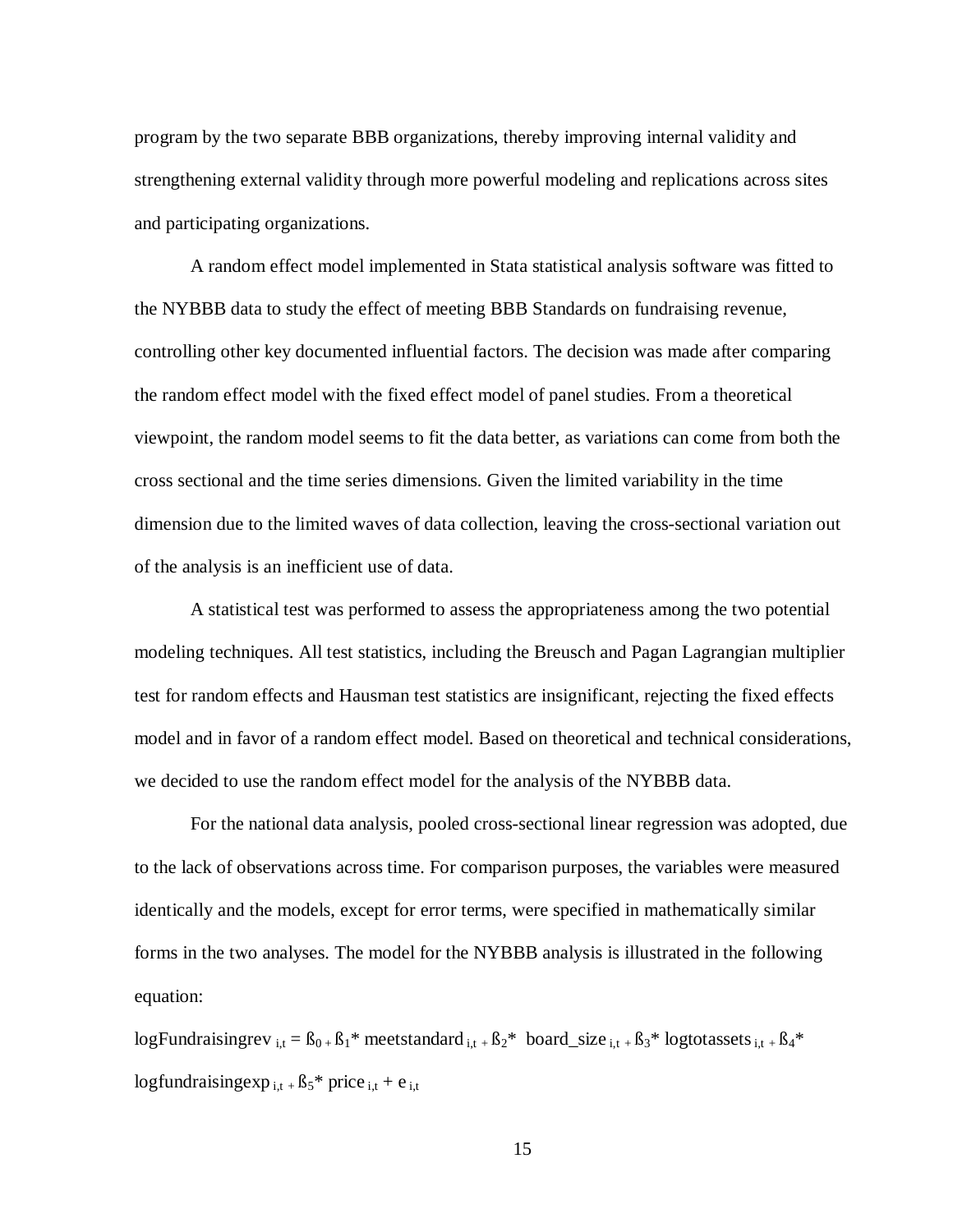Where:

- logFundraisingrev<sub>i,t</sub> is the logarithm of revenue through fundraising of i-th charity in t-th year.
- meetstandard i,t is an indicator as to whether the charity meets all BBB standards in t-th year.

board\_size  $_{i,t}$  is the number of board members for i-th charity in t-th year.

logtotassets  $_{i,t}$  is the logarithm of total assets for i-th charity in t-th year.

logfundraising exp<sub>it</sub> is the logarithm of fundraising expense for i-th charity in t-th year.

price  $_{i,t}$  is defined as 1/(1-% fundraising-% administration) for i-th charity in t-th year.

The data from both datasets were reviewed, cleaned and prepared for analysis. For instance, duplicate records or records with missing values for fundraising related donations and records with zero total assets were deleted from the dataset prior to analysis. The data of the samples were then summarized, using descriptive statistics for initial investigation, before fitting into the panel analysis model for the estimation of effect of participating and meeting BBB Standards for Accountability on fundraising revenue.

## **Results and discussions**

As outlined in the method section, the effects of meeting BBB Standards for Charity Accountability on acquiring public support as measured by fundraising related revenues are investigated through two studies, using NYBBB datasets and verified with BBB WGA datasets. They are reported therefore separately.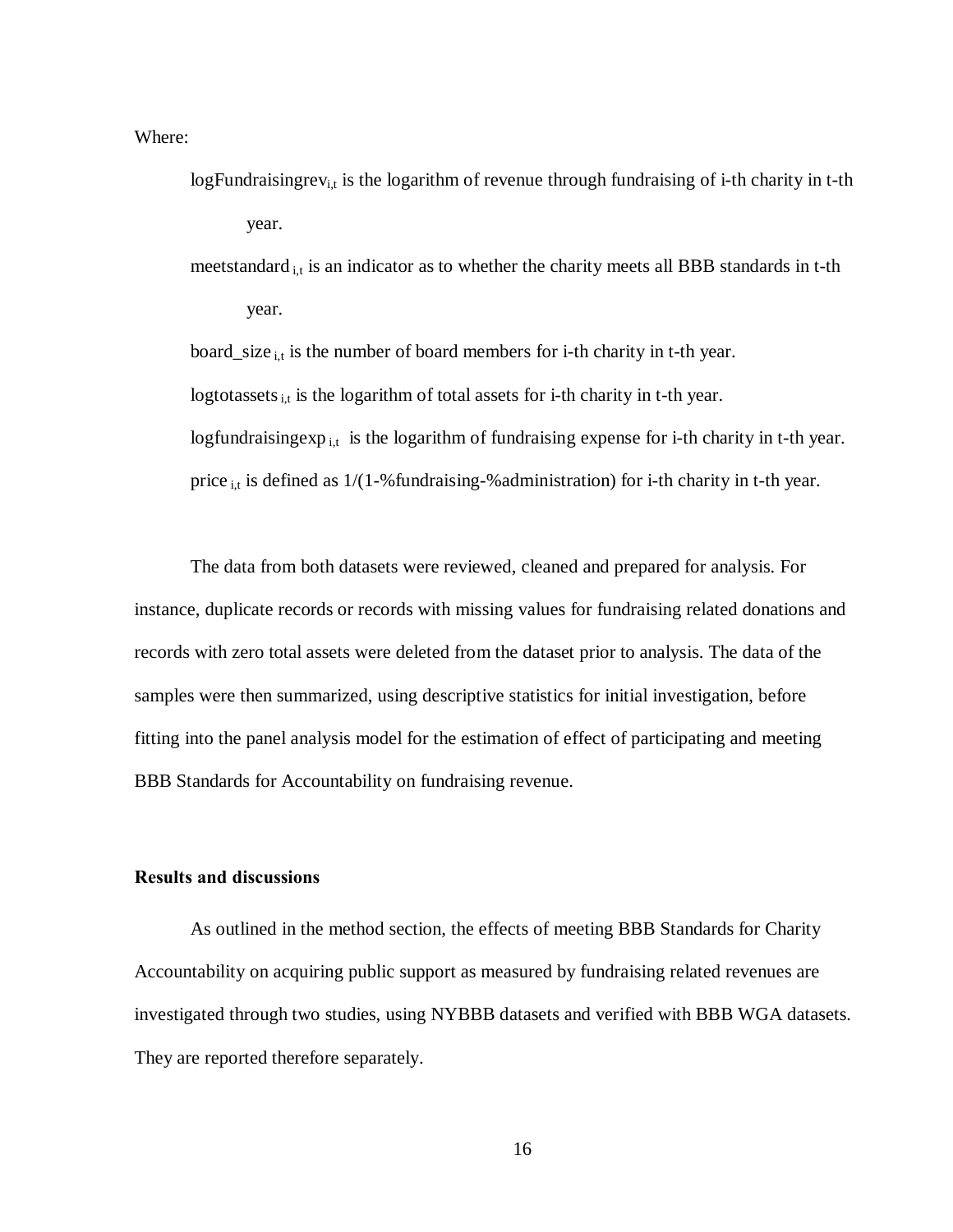#### NYBBB data analysis

Although 2,154 records were provided from the NYBBB data source in total, just 1,354 of those records contained fundraising revenue data, a key studied variable. The records lacking this data belonged to  $\ddot{\text{o}}$  nondisclosure operator reports, which were published by NYBBB when charities did not voluntarily provide sufficient information to allow preparation of a full evaluation. The following summary statistics are based on all available data, excluding 4 apparent duplicates, which are removed from the dataset.

## *Descriptive statistics*

The mean and the variance of quantitative variables for the NYBBB dataset are presented in Table 1. As shown in the table, the participating charities are large on average and varied in size. The mean for assets in the group is \$35.9 million, ranging from a low of \$1,245 to a high of \$2.66 billion. The mean for revenue from fundraising is over \$7 million, varying from a minimum of \$4,282 to a maximum of \$313 million. The majority, more than 70 percent, of the participating charities in this dataset meet all the BBB Standards for Charity Accountability.

| Variable            | Observations | Mean           | Std. Dev.      | Min      | Max             |
|---------------------|--------------|----------------|----------------|----------|-----------------|
| Fundraising revenue | 1354         | \$7,358,056    | \$22, 200, 000 | \$4,282  | \$313,000,000   |
| Meet standards      | 1446         | 0.70           | 0.46           |          |                 |
| Board size          | 1418         | 22.10          | 13.60          |          | 162             |
| Fundraising expense | 1407         | \$668,625      | \$2,024,336    | \$0      | \$34,000,000    |
| Assets              | 1434         | \$35, 900, 000 | \$134,000,000  | \$1, 245 | \$2,660,000,000 |
| Price               | 1435         | t. 32          | 2.45           | 1.00     | 93.46           |

Table 1. Descriptive Statistics for New York Sample

**Note:** These figures represent analysis of BBB charity reports in the dataset which provided complete BBB evaluations of charity data against the 20 BBB Standards for Charity Accountability.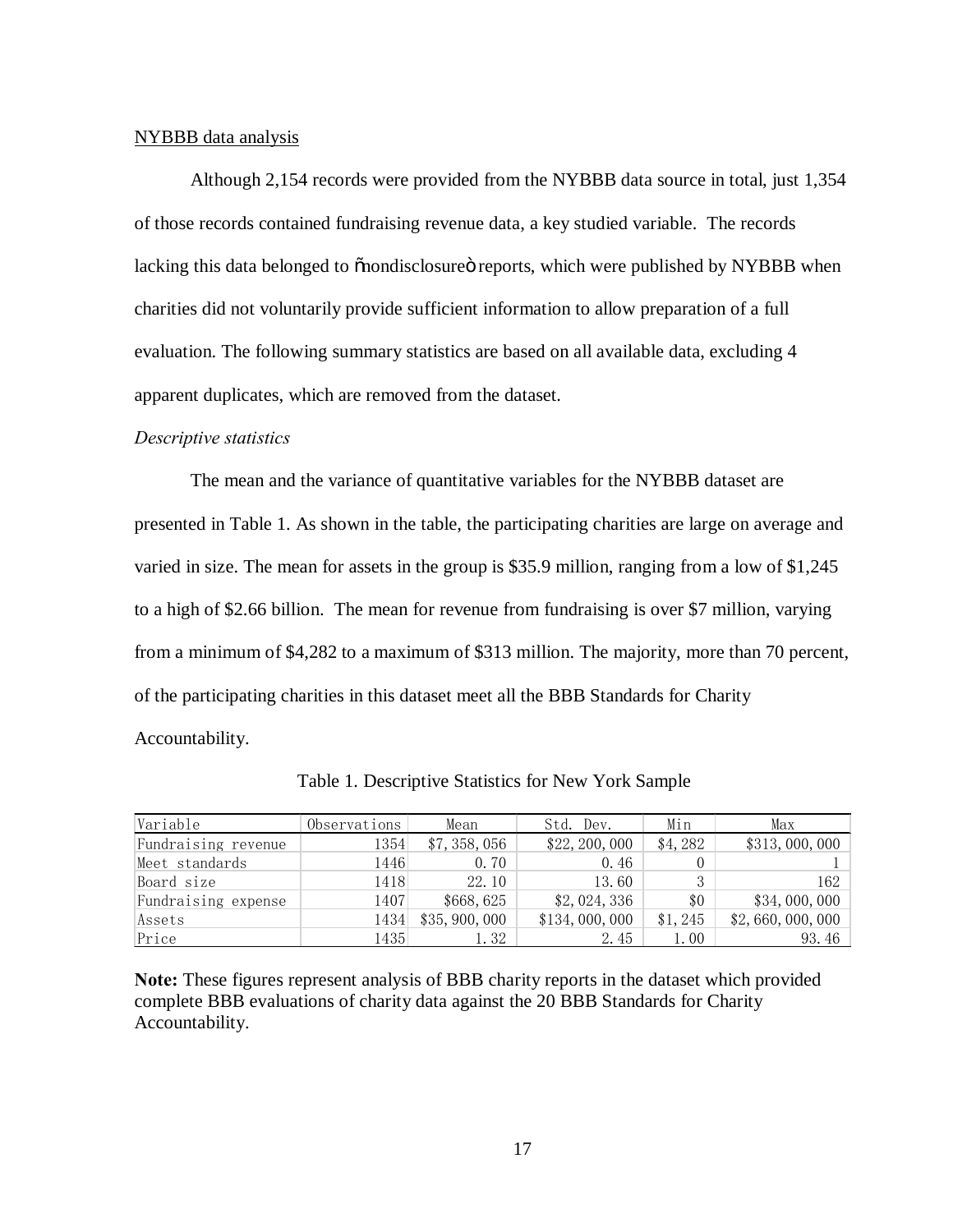Table 2 shows that the charities included in the study are of diverse types. Mirroring the overall population of nonprofits in the Metropolitan New York area, the largest group of charities in this study are in the Health and Human Services category, representing more than 41 percent of the sample. This is followed by Arts and Culture related charities. The groups for Religious-related charities and Law & Public Interest charities are small, each making up about two percent of the sample.

| Nonprofit type                     | Frequency | Percent |
|------------------------------------|-----------|---------|
| Animals & Environment              | 129       | 6.56    |
| Arts & Culture                     | 361       | 18.36   |
| Children, Youth & Families         | 199       | 10.12   |
| <b>Community Development</b>       | 239       | 12.16   |
| Education                          | 97        | 4.93    |
| <b>Health &amp; Human Services</b> | 811       | 41.25   |
| Law & Public Interests             | 46        | 2.34    |
| Religious-Related                  | 40        | 2.03    |
| General and others                 | 44        | 2.24    |
| Total                              | 1966      | 100     |

Table 2. Frequency Distribution of Charity by

## *Panel analysis*

For the panel study, 636 nonprofits with 1335 institution/year combination records have complete data. They are fitted into the random variance model. The analysis indicates that the model fits the data well (chi2 = 1714,  $p < 0.001$ ). The model accounts for more than 72 percent of the total variance in fundraising revenues.

The estimates of the regression coefficient are presented in Table 3. As shown in the table, most of the effects of the control variables are consistent with predictions in the literature review. Size, as measured by total assets, board size as measured by the number of board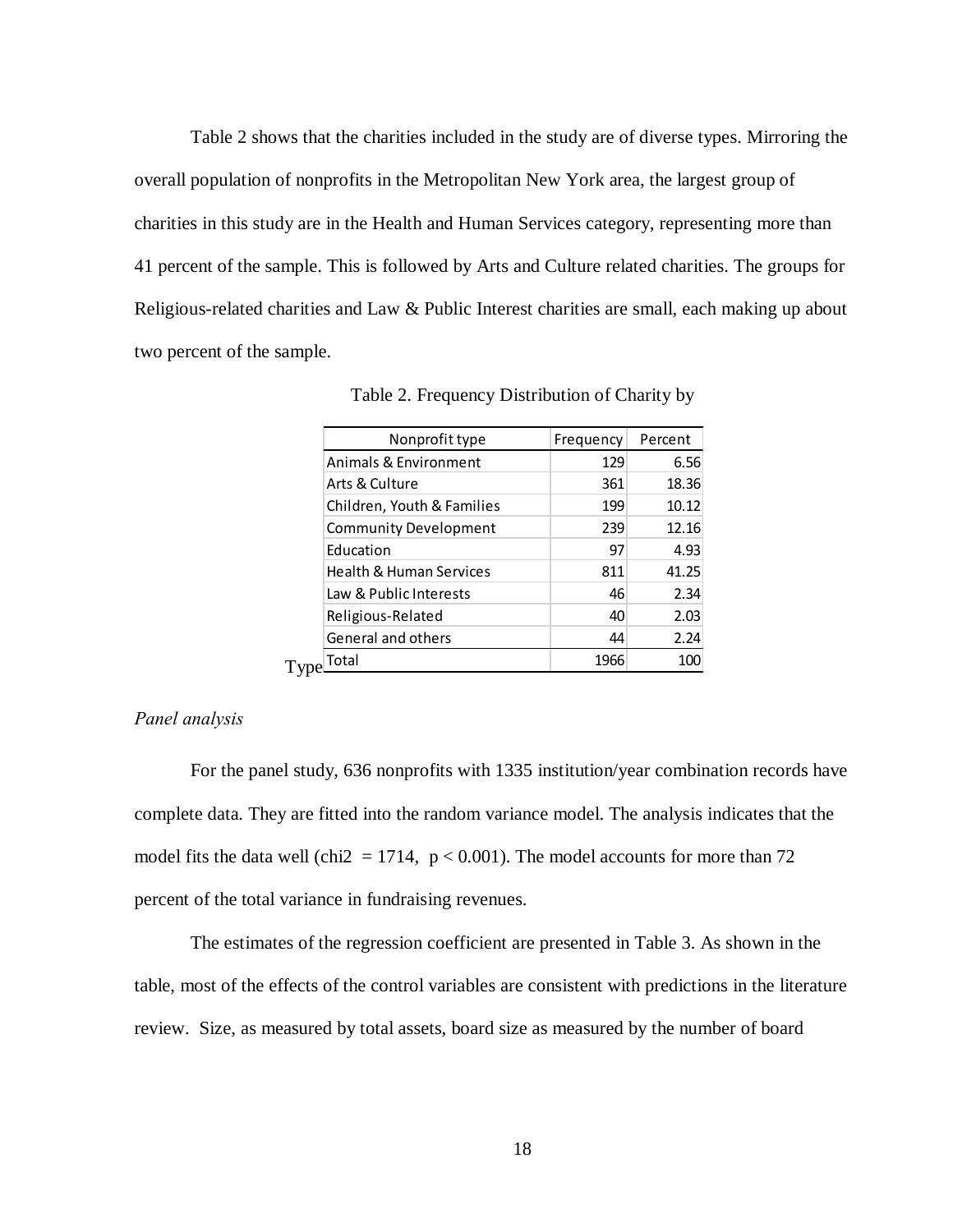members, and fundraising expense are all positively and significantly correlated to fundraising revenue. The results confirm previous studies and support the hypothesis in the present study. Table 3. Robust Random Effect Panel Analysis of Meeting BBB Standards on Fundraising

| logdonation       | Coef.    | Std. Err. | 7       | P >  z |          | [95% Conf. Interval] |
|-------------------|----------|-----------|---------|--------|----------|----------------------|
| meetstandards     | 0.135    | 0.056     | 2.44    | 0.015  | 0.026    | 0.244                |
| boardsize         | 0.006    | 0.002     | 2.75    | 0.006  | 0.002    | 0.010                |
| logtotassets      | 0.277    | 0.024     | 11.75   |        | 0.230    | 0.323                |
| logfundraisingexp | 0.466    | 0.030     | 15.59   |        | 0.407    | 0.525                |
| price             | $-0.009$ | 0.003     | $-3.07$ | 0.002  | $-0.015$ | $-0.003$             |
| Constant          | 4.296    | 0.272     | 15.81   |        | 3.763    | 4.828                |

Revenue, Controlling for Key Other Potentially Confounding Variables

Price has a negative coefficient, which is also statistically significant ( $p= 0.005$ ), as predicted. By definition, price is inversely related to the proportion of administrative expense and fundraising expense. Higher price reflects a lower proportion of program spending, that is, a lower level of  $\tilde{\text{c}}$ efficiency as often used in nonprofit accounting literature. The results that a higher level of price, or lower level of efficiency predicts a lower level of public support is consistent with the hypothesis of the present study.

Controlling for the above key organizational and operational factors, meeting all BBB Standards has demonstrated an independent positive and significant effect on public support at the conventional 0.05 level ( $p= 0.015$ ). The regression coefficient indicates that meeting all BBB Standards in this NYBBB dataset predicts an average increase in total public support by 13.5 percent, other organizational and operational characteristics included in the model being equal. The hypothesis that meeting BBB standards is associated with a higher level of public support is therefore supported.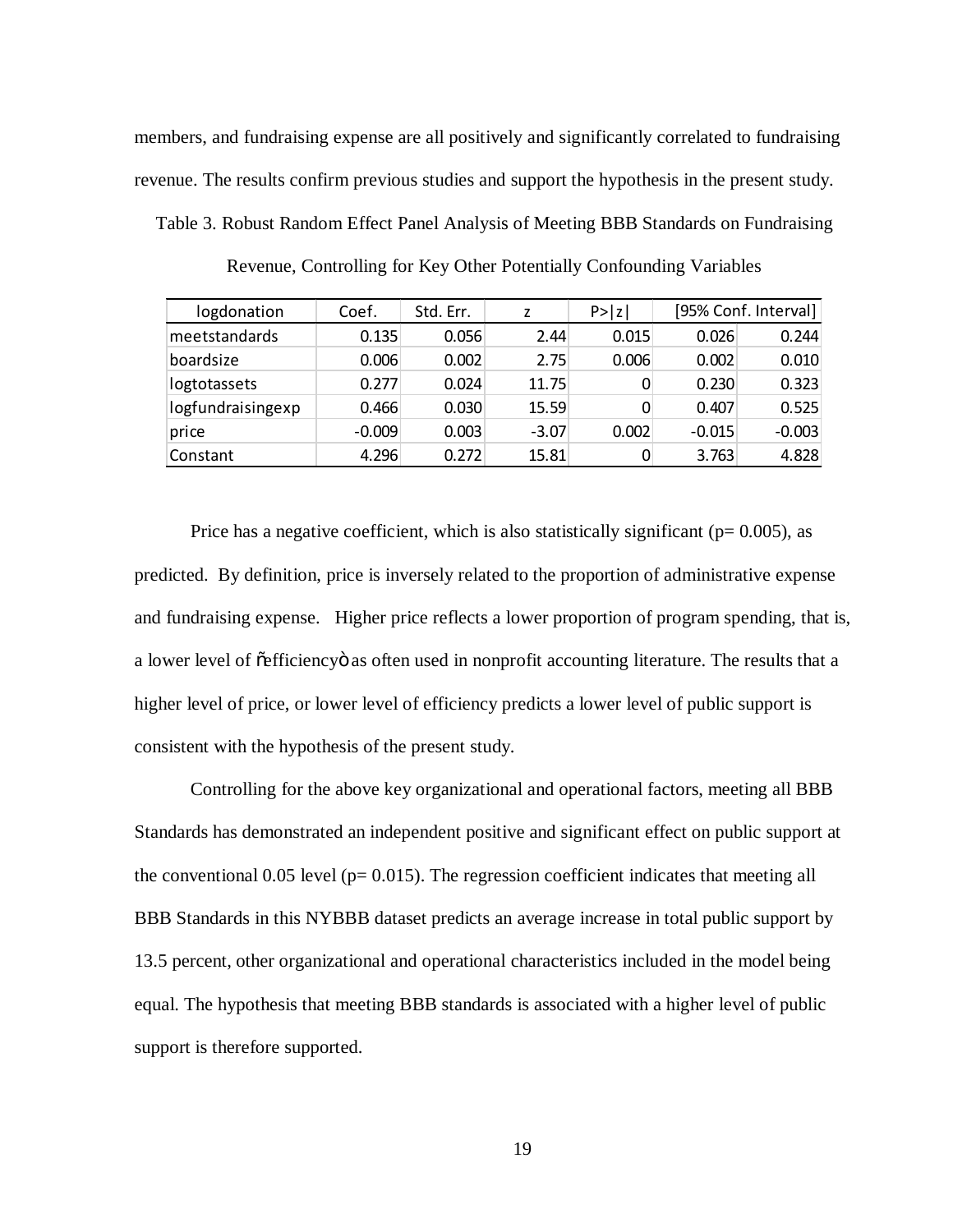#### BBB WGA data analysis

The results of the NYBBB study were verified by fitting the BBB WGA data to an as identical model as technically feasible. The BBB WGA program has the same features as the NYBBB program, using the same BBB Standards for Charity Accountability and the same formal guidelines to assess participating charities and distribute the information, although implemented by two separate BBB organizations, in different contexts. Subsequently, similar results from both studies should provide corroborative evidence for program effects in informing donors for donation decisions, channeling the limited resources from society to the most accountable organizations, meanwhile methodologically improving the internal and external validity of the present study.

## *Descriptive statistics*

Following the same procedure, the mean and the variance of the variables for the national BBB WGA dataset were calculated, and the results are presented in Table 4. Compared to the charities in the NYBBB sample, the participating charities in the BBB WGA sample are even larger in size. The mean for revenue from fundraising sources was considerably greater at over \$38 million, compared to the \$7 million average for the NYBBB sample. The assets of the charities in the sample vary significantly from a minimum of \$1,669 to a maximum of \$11.2 billion, representing the diversity of the organizations in the national sample. More than half of the participating organizations (56 percent) in the BBB WGA dataset met all BBB Standards. A few of the national charities in the BBB WGA sample did not meet standards, in part, because they claimed to have zero fundraising expenses.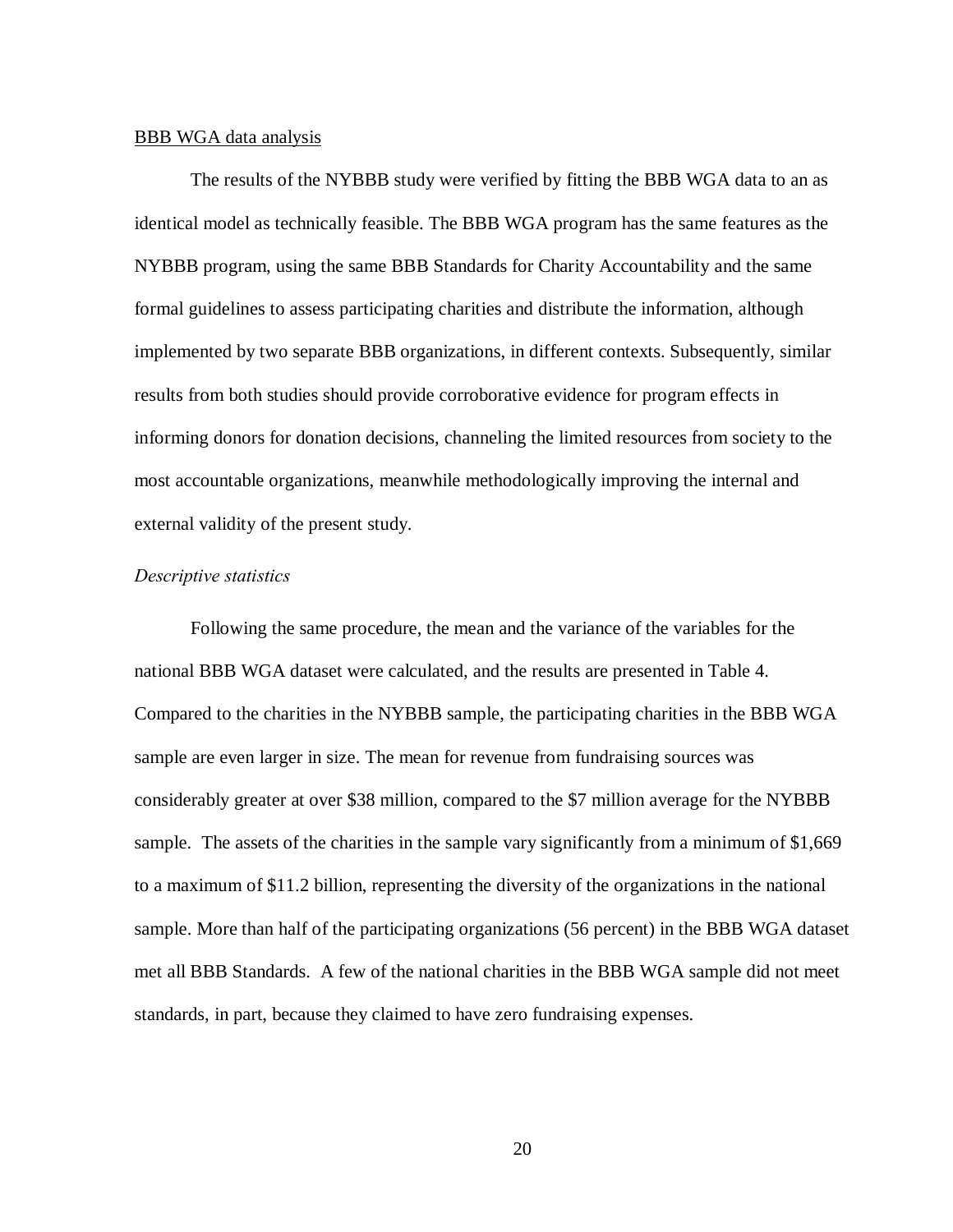| Variable                    | <b>Observations</b> | Mean         | Std. Dev.     | Min     | Max              |
|-----------------------------|---------------------|--------------|---------------|---------|------------------|
| <b>Fundraising Revenue</b>  | 1,660               | \$38,500,000 | \$133,000,000 | \$4,180 | \$3,210,000,000  |
| <b>Meets Standards</b>      | 1,665               | 0.56         | 0.5           |         |                  |
| <b>Board Size</b>           | 1,658               | 19.41        | 74.45         |         | 2945             |
| <b>Total Assets</b>         | 1,665               | \$64,400,000 | \$386,000,000 | \$1,669 | \$11,200,000,000 |
| <b>Fundraising Expenses</b> | 1,654               | \$3,003,143  | \$9,609,203   | \$0     | \$143,000,000    |
| Price                       | 1,655               | 1.35         | 2.49          |         | 92.59            |

Table 4. Descriptive Statistics for National Sample

Similar to the NYBBB sample, Table 5 shows that the charities in the national sample are also from diverse service categories. The largest subsector in the national sample is Human Services, accounting for approximately 15 percent of the sample. This is followed by Health, Children & Youth, Relief & Development and the Environment. Apparently, the two evaluation programs use different classification methods to categorize charities in their databases. Comparing the charity subsector in the two samples seems difficult to interpret. Given the insignificant results of charity type in the NYBBB study, nonprofit type was not included in further analysis, beyond providing a piece of information about the charities in the sample.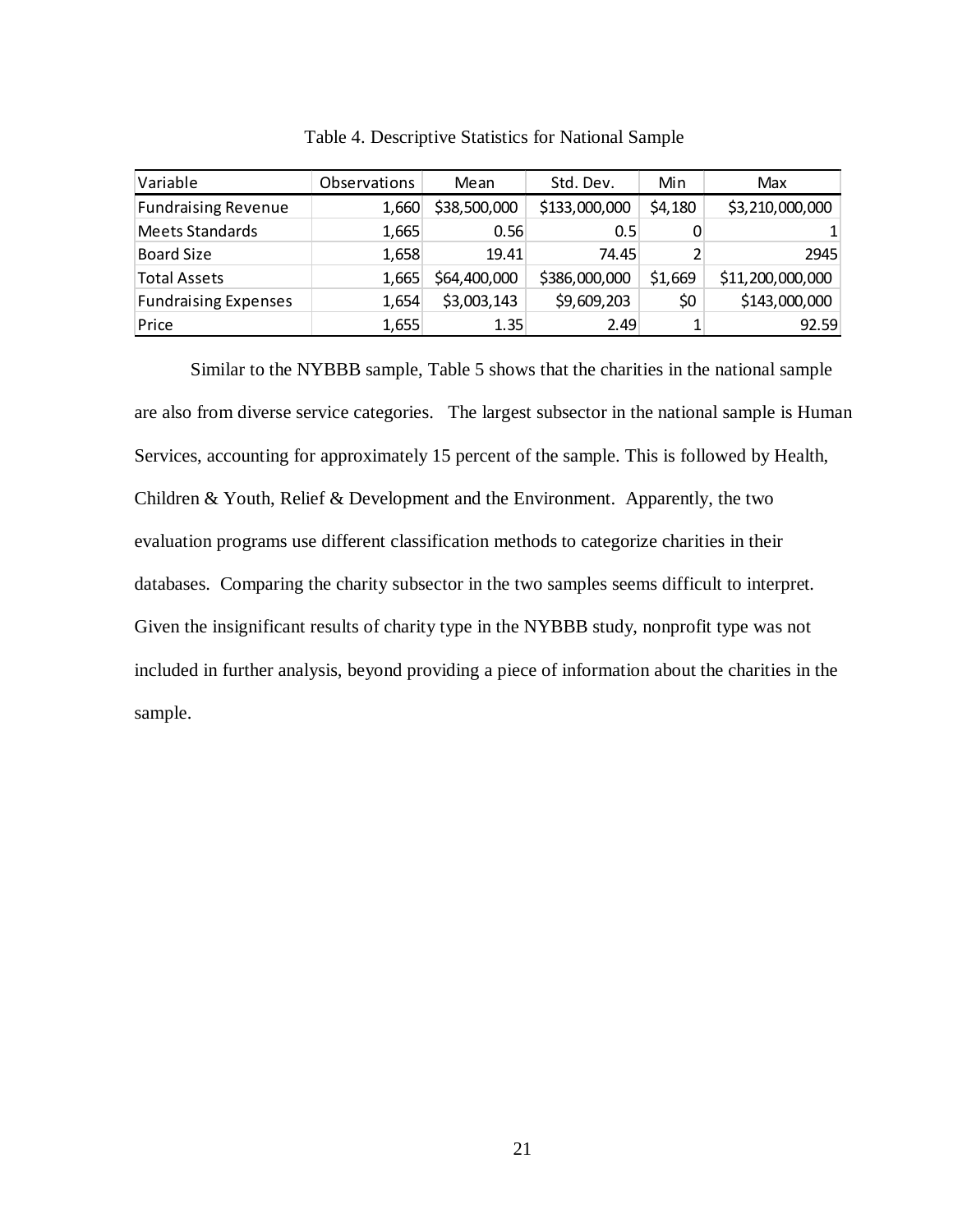| Type of Charity                            | Frequency Percent |       |
|--------------------------------------------|-------------------|-------|
| <b>Animal Protection</b>                   | 82                | 4.91  |
| Arts & Culture                             | 26                | 1.56  |
| Blind & Visually Impaired                  | 46                | 2.76  |
| Cancer                                     | 94                | 5.63  |
| Children & Youth                           | 179               | 10.72 |
| Civil Rights                               | 49                | 2.94  |
| Community Development & Civic Organization | 50                | 3     |
| <b>Education &amp; Literacy</b>            | 99                | 5.93  |
| Environment                                | 126               | 7.55  |
| Health                                     | 210               | 12.58 |
| <b>Human Services</b>                      | 249               | 14.92 |
| Law & Public Interest                      | 36                | 2.16  |
| Relief & Development                       | 154               | 9.23  |
| Religious                                  | 92                | 5.51  |
| Veterans & Military                        | 57                | 3.42  |
| OTHER                                      | 120               | 7.18  |
| Total                                      | 1669              | 100   |

Table 5. Frequency Distribution of Charity by Type - National Sample

## *Results of regression analysis*

A pooled regression model was fitted into the BBB WGA data, using the same model specification. Analysis of the national data produced very similar results to the analysis of NYBBB data. The regression model also fits the national data well ( $F = 1,033$ ,  $p < 0.001$ ). The model accounts for more than 76 percent of the total variance in fundraising revenue. The estimates of model coefficient are presented in Table 6.

Table 6 suggests that most of the effects are consistent with the literature review and support the respective hypotheses. Size, as measured by total assets and fundraising expense, is positively and significantly related to fundraising revenue. Larger organizations and higher fundraising expenses predict higher fundraising-related donations. Price is negatively and significantly correlated with fundraising revenue. Higher price is associated with lower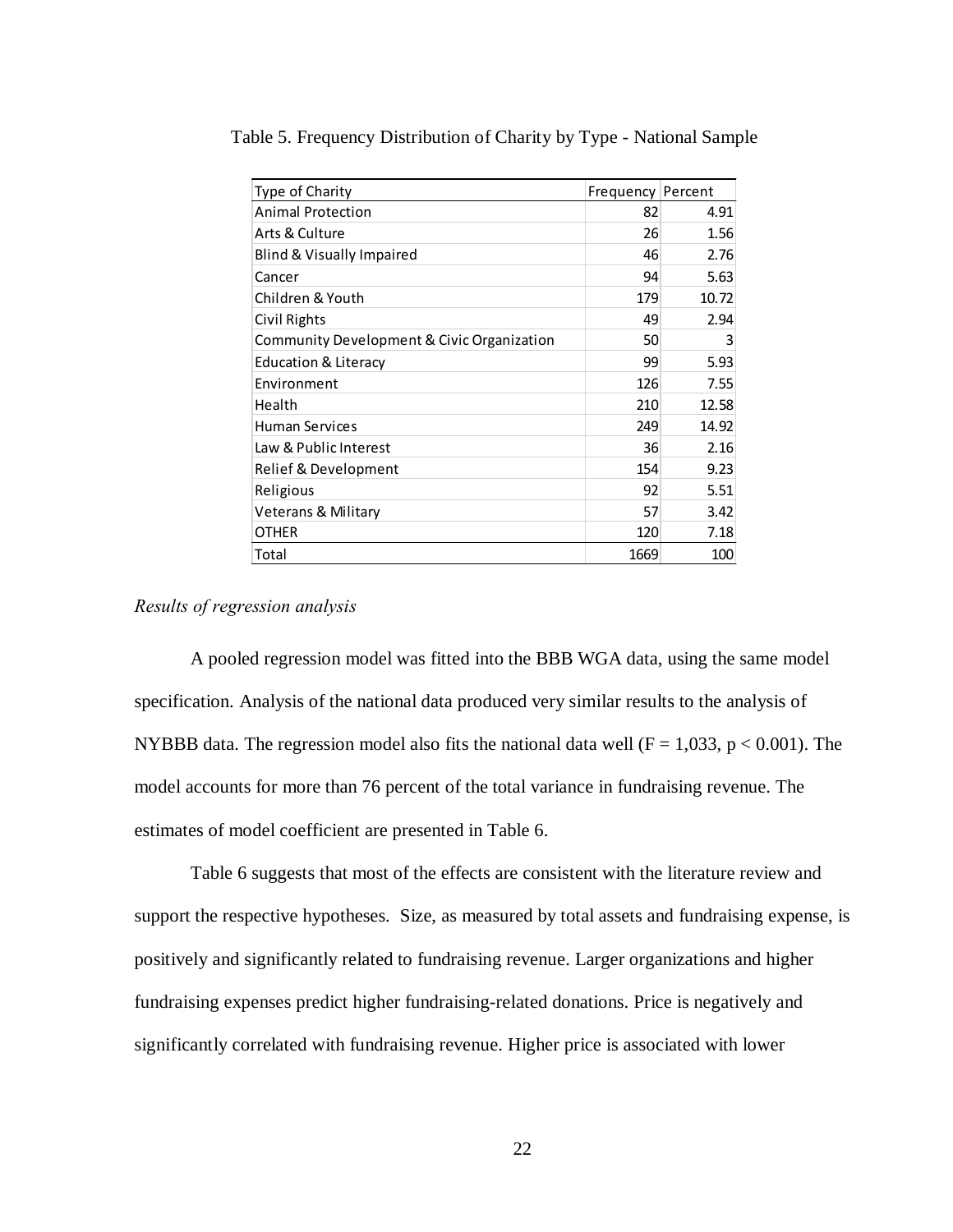fundraising revenue. The effect of board size is insignificant for the national BBB WGA dataset.

Table 6. Regression Analysis of Effect of Participating and Meeting BBB Standards on Fundraising Revenue, Controlling for Potentially Confounding Variables 6 National Sample

| logdonation       | Coef.    | Std. Err. |         | P > t |          | [95% Conf. Interval] |
|-------------------|----------|-----------|---------|-------|----------|----------------------|
| meetstandards     | 0.078    | 0.046     | 1.68    | 0.093 | $-0.013$ | 0.169                |
| boardsize         | 0.000    | 0.000     | $-0.95$ | 0.341 | $-0.001$ | 0.000                |
| logtotassets      | 0.419    | 0.016     | 25.97   |       | 0.387    | 0.451                |
| logfundraisingexp | 0.389    | 0.017     | 22.88   |       | 0.356    | 0.422                |
| price             | $-0.021$ | 0.009     | $-2.22$ | 0.027 | $-0.039$ | $-0.002$             |
| Constant          | 4.038    | 0.168     | 23.97   |       | 3.708    | 4.369                |

As shown in Table 6, and corroborating the results of the NYBBB study, participating in a BBB charity review and meeting all the BBB Standards for Charity Accountability predicts an increase in fundraising related donations. The effect size is, however, somewhat lower for the national sample: meeting all BBB Standards predicts an average increase in total public support by about 8 percent, other organizational and operational characteristics in the model being equal. Moreover, the effect is only statistically significant at another conventional, however elevated, 10 percent level (p=0.093).

Overall, the two studies have produced very similar results directionally and statistically. It therefore provides corroborating evidence to support the claim that meeting BBB Standards for Charity Accountability is positively associated with increased levels of public support as measured by fundraising revenue from donative sources. The difference in effect size and significance level of the two studies could be attributed to a number of factors. It could be speculated that, due to the lack of longitudinal dimension in the national data, that dataset did not lend itself to more powerful statistical analysis techniques; and so this circumstance may have contributed to the lack of power to detect effects. The two datasets showed variations in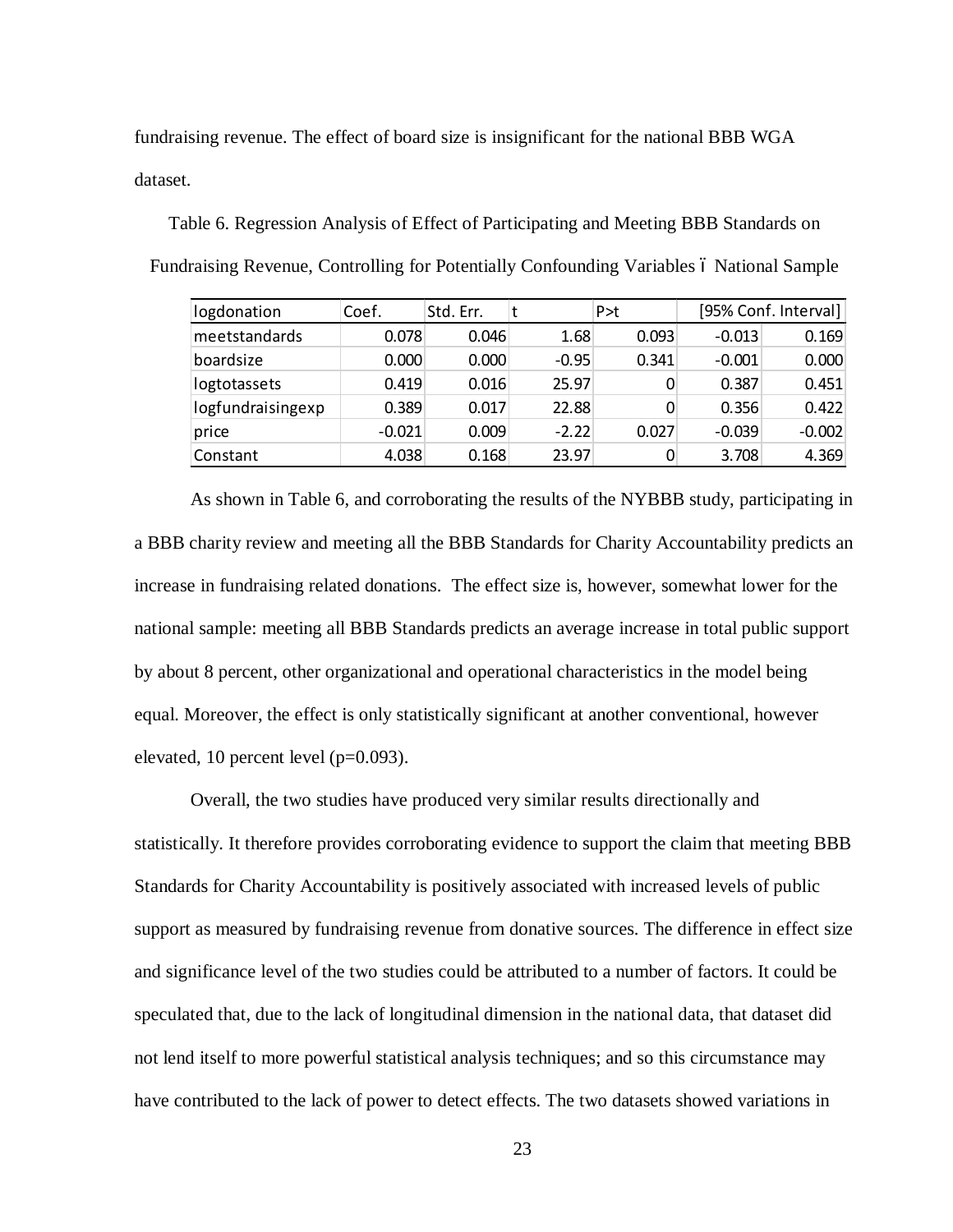participating charities in terms of type, location, and size. Also, the two datasets reflected the implementation of the Better Business Bureau charity reporting program by the two separate BBB organizations, albeit using the same BBB Standards and implementation guidelines. These factors may have contributed to the differences between the datasets in the effect of the evaluation program. The effort to use the evaluation results in soliciting donations may also vary between the two samples, as one is regional and the other is national, corresponding to the differences identified Silvergleid tstudy (2003) reviewed earlier.

## **Summary, implications, and directions for future research**

This study investigated the effect of meeting BBB Standards on the amount of fundraising revenue, while controlling for documented key confounding factors. The study uses multiple datasets including a regional sample from the Metro New York BBB and a BBB Wise Giving Alliance national sample. The study uses somewhat different statistical methods, i.e., panel analysis and pooled regression, contingent on data quality. The study confirms that large organizational size and higher fundraising expenses are significantly positively related to public support. The effect of price, a measure related to the program expense ratio, is one of many elements assessed through the BBB Standards for Charity Accountability, and therefore potentially overlapping with the effect of the BBB accountability program.

The study finds a significant effect of meeting BBB Standards on the amount of public giving. This suggests that the BBB Charity Review Program may perform an important service to donors who are making giving decisions. Meeting all BBB Standards is associated with a 13.5 percent increase in fundraising revenue in the NYBBB sample and an 8 percent increase for the national BBB WGA sample, over and above the actual characteristics, the effort of fundraising, and performance of the charity, controlled for in the present study. Charities that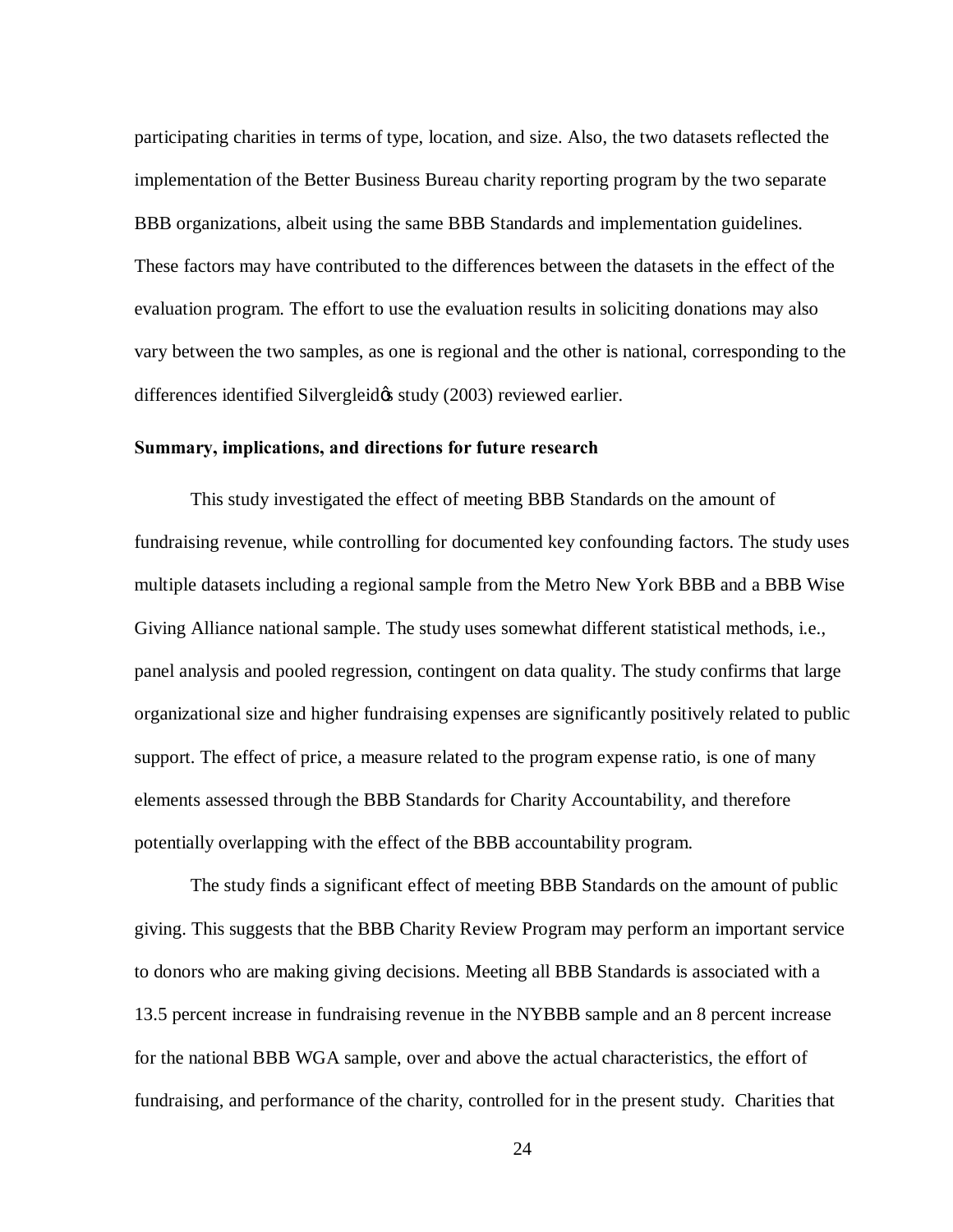meet all BBB Standards become  $\delta$ BBB Accredited Charities,  $\ddot{o}$  a status that is displayed for public review and consideration on the BBB website. Charities that meet all BBB Standards and that also voluntarily license the BBB Accredited Charity Seal are permitted to use the BBB Seal in fundraising. Participating in the BBB<sub>®</sub> Charity Review Program and meeting all BBB Standards is demonstrably associated with stronger fundraising results, and is therefore recommended as a consideration for charities that seek to increase revenue from donative sources.

From the societal perspective, the BBB evaluation program seems to serve its function to channel more of the limited donative resources to the most accountable charities. It could be a very useful tool in bringing higher levels of transparency, accountability, public trust, and total funding to the charitable sector. Over time, the BBB Charity Review Program could contribute to improving allocative efficiency of society of limited resources, while building a stronger nonprofit sector as a whole.

A number of common limitations in social science studies apply to this present study. The study is based on results from a maximum of three rounds of evaluations. Not all participating charities were involved in all three successive BBB reviews during the time period covered by this study, making the data imbalanced even for the NYBBB dataset. The national data is even more limited in time frame, making it unsuitable for the use of panel analysis method. Neither sample is randomly selected, limiting the projection of the results to charities in other places and under different circumstances. In this regard, the present analysis can only be treated as two case studies, although the accumulation of convergent case studies paves the way for a valid knowledge base.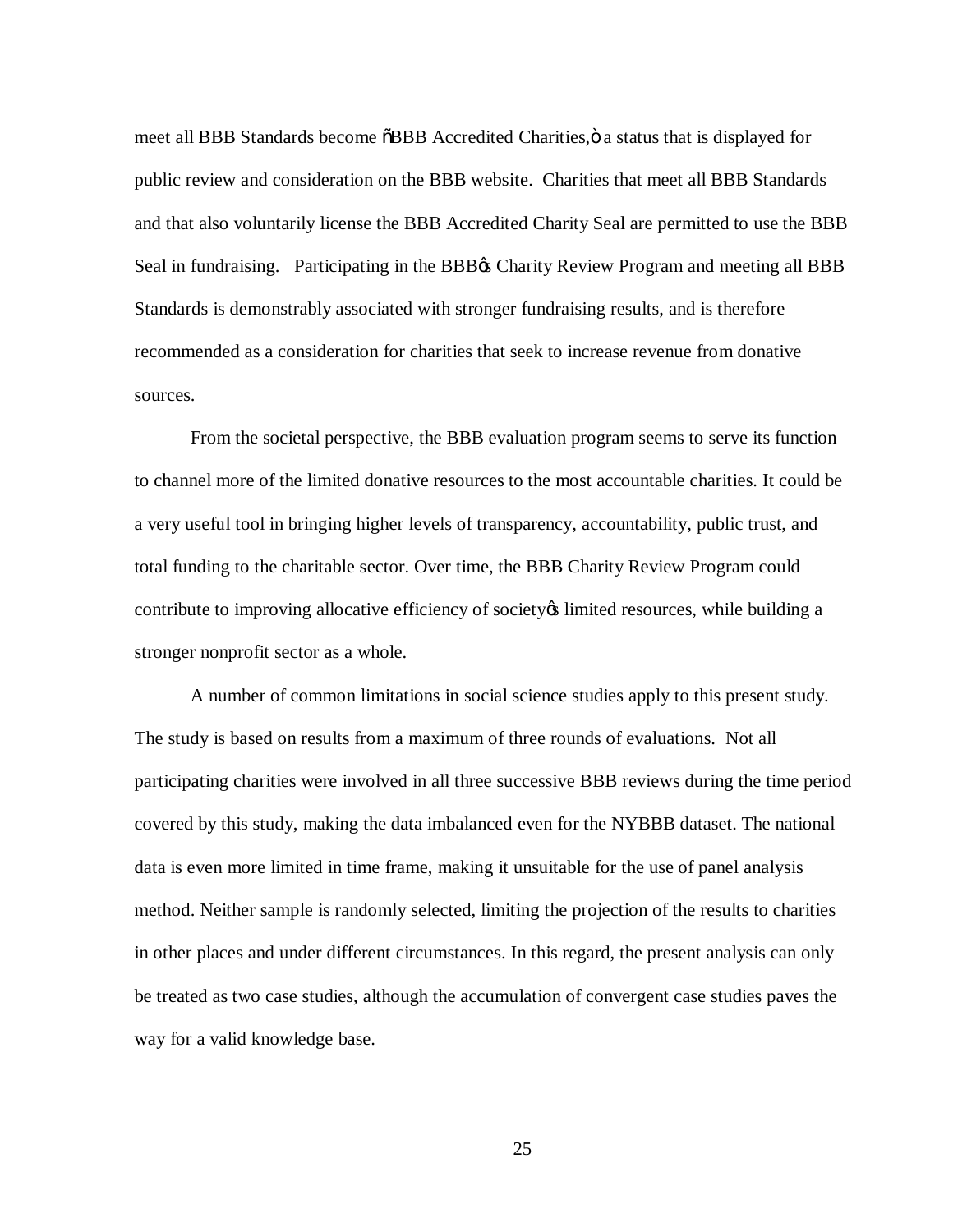Future studies might replicate the present study, using longer term panel data and representative samples, or data from other local BBB charity review programs. The effect of the BBB Accredited Charity Seal issued to qualifying and participating charities could also be explored for its effects on fundraising.

**Acknowledgements:** The present study is supported by the Education and Research Foundation of the Better Business Bureau of Metropolitan New York, Inc. and the BBB Wise Giving Alliance. A number of people, especially Luana Lewis and Peter Espinoza at the Metro New York BBB, have provided continued support and insightful advice throughout the process of investigation. The invaluable assistance is greatly appreciated.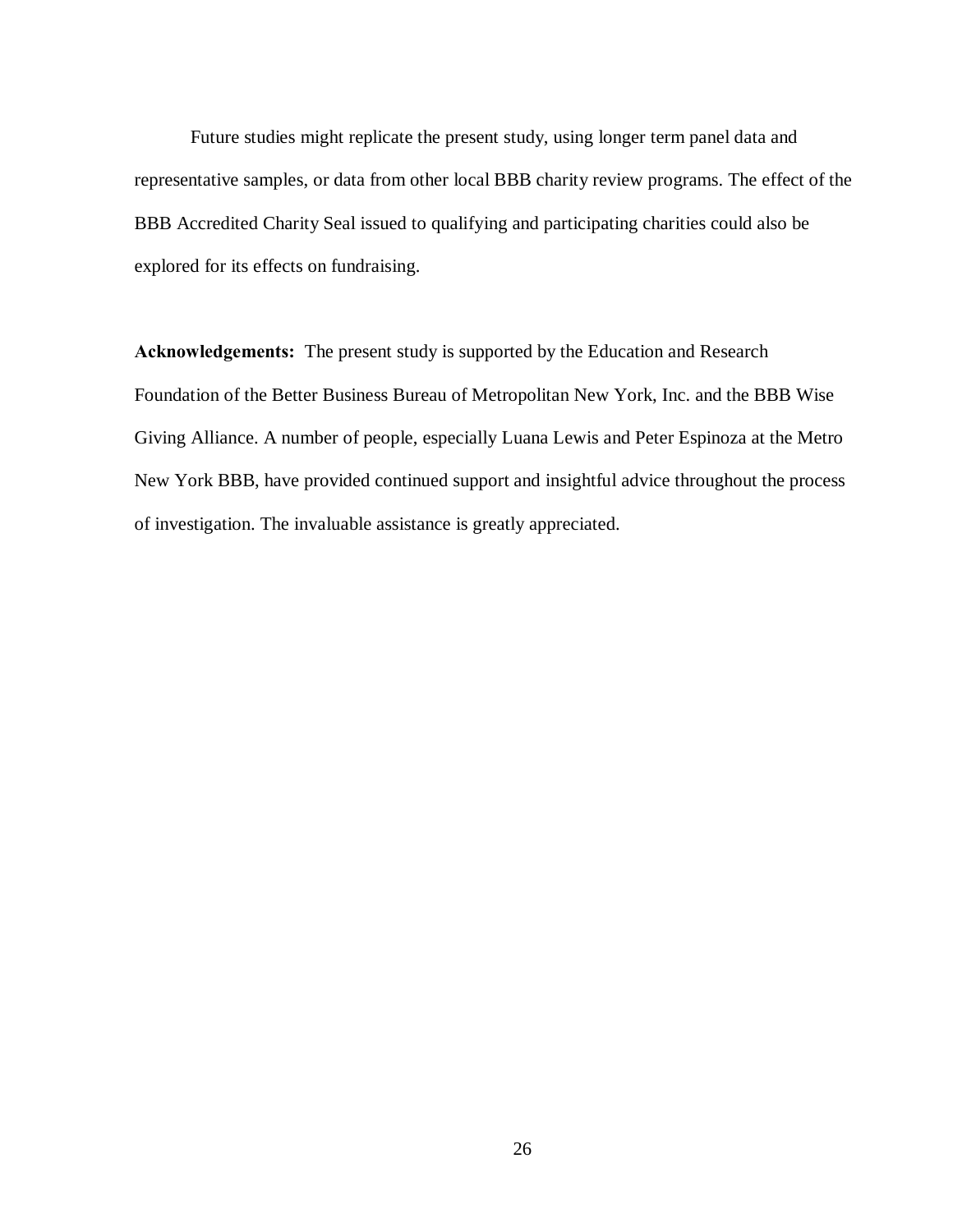## **References**

- BBB Wise Giving Alliance. Standards for Charity Accountability. Accessed on May 2, 2012 at http://www.give.org
- Callen, J., L., Klein, A., & Tinkelman, D.  $\delta$ Board Composition, Committees, and Organizational Efficiency: The Case of Nonprofits." *Nonprofit and Voluntary Sector Quarterly,* 2003, *32*(4), 493-520.
- Callen, J.  $\delta$ Money Donations, Volunteering and Organizational Efficiency,  $\delta$  The Journal of Productivity Analysis, 1994, 5, 215-228
- Chen, G. (2009).  $\delta$ Does Meeting Standards Affect Charitable Giving? An Empirical Study of New York City Charities", *Nonprofit Management and Leadership*, 19 (3), 3496365.
- Cnaan, R. A., Jones, K., Dickin, A., Salomon, M. (2011).  $\delta$ Nonprofit Watchdogs Do They Serve the Average Donor? Nonprofit Management & Leadership, 21(4), 381-397.
- Frumkin, P., & Kim, M., T.  $\tilde{\sigma}$ Strategic Positioning and the Financing of Nonprofit Organizations: Is Efficiency Rewarded in the Contributions Marketplace?" *Public Administration Review,* 2001, *61*(3), 266-275.
- Giving USA Highlight (2013). Giving USA. Accessed on August 4, 2013 at <http://store.givingusareports.org/Members/MyOrder.aspx?OrderId=17259>
- Hager, M., A. Current practices in allocation of fundraising expenditures. *New Directions for Philanthropic Fundraising,* 2003, (41), 39-52.
- Hasenwinkel, P. Identifying Enablers of Nonprofit High Performance. *Executive Issues in Nonprofits 2005/2006.* 2006, Accenture report.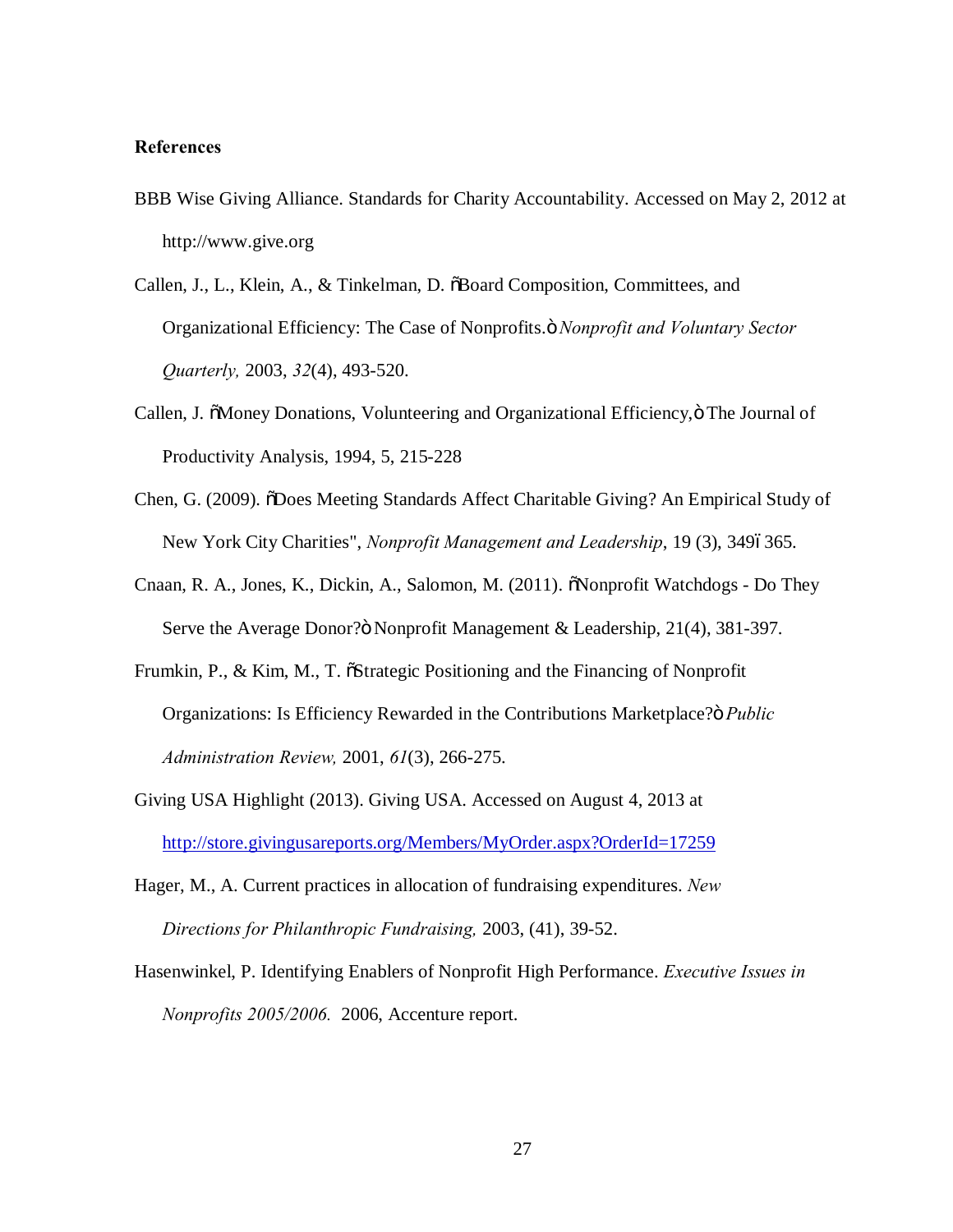- Leclair, M. S. and Gordon, Kelly  $\tilde{C}$ Corporate Support for Artistic and Cultural Activities: What Determines the Distribution of Corporate Giving?" *Journal of Cultural Economics*, 2000, 24:225-241.
- Nicholas P. M. and Jacobs, F.  $\ddot{\text{D}}$ Determinants of Charitable Donations to Large U.S. Higher Education, Hospital, and Scientific Research NPOs: New Evidence From Panel Data. $\ddot{o}$ *International Journal of Voluntary and Nonprofit Organizations*, 2004, 15 (2), 157-179.
- New York City Better Business Bureau. (2006). *New York Giving Guide: The Smart Donor's Guide to Area Charities.* A publication of the Better Business Bureau. New York.
- Okten, C. and Weisbrod, B. "Determinants of Donations in Private Nonprofit Markets." *Journal of Public Economics*, 2000, 75, 255-272.
- Olson, D. E.  $\tilde{o}$ Agency theory in the not-for-profit sector: Its role at independent colleges. $\ddot{o}$ *Nonprofit and Voluntary Sector Quarterly*, 2000, 29, 280-296.
- Pfeffer, J. (1973). Size, composition, and function of hospital boards of directors: The organization and its environment. Administrative Science Quarterly, 18, 349-363.
- Polonsky, M. and Grau, S. L. (2011). Assessing the social impact of charitable organizations  $\hat{\sigma}$ four alternative approaches. International Journal of Nonprofit and Voluntary Sector Marketing, 16. 1956211.
- Provan, K., G.  $\delta$ Board Power and Organizational Effectiveness among Human Service Agencies." *The Academy of Management Journal,* 1980, *23*(2), 221-236.
- Silvergleid, Jordan E. õEffects of Watchdog Organizations on the Social Capital Market, ö (2003). NewDirections for Philanthropic Fundraising, 41, 7-26.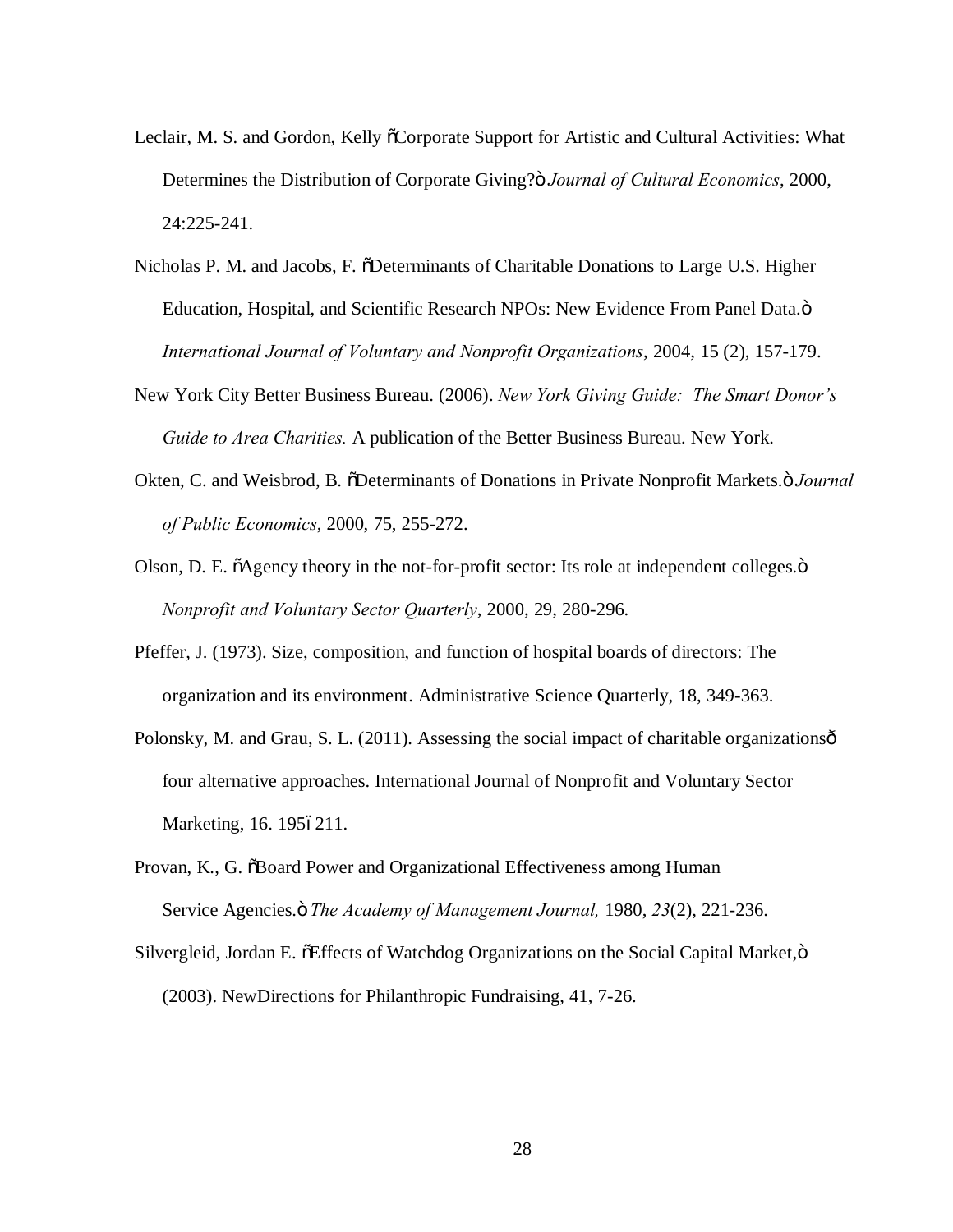- Steinberg, R. "Should Donors Care about Fundraising?" in Susan Rose-Ackemian, ed. The economics of nonprofit institutions: Studies in structure and policy. Oxford: Oxford University Press. 1986, 347-64.
- Stone, M. M., Hager, M., A., and Griffin, J., J.  $\delta$ Organizational Characteristics and Funding Environments: A Study of a Population of United Way-Affiliated Nonprofits." *Public Administration Review*, 2001, 61(3), 276-289.
- Tinkelman, D.  $\ddot{\text{OD}}$ ifferences in Sensitivity of Financial Statement Users to Joint Cost Allocations: The Case of Nonprofit Organizations." *Journal of Accounting, Auditing & Finance*, 1998, 13 (4), 377-93.
- Tinkelman, D. An empirical study of the effect of accounting disclosures upon donations to nonprofit organizations. Unpublished doctoral dissertation, 1996, New York University.
- Weisbrod, B. and Dominguez, N.  $\delta$ Demand for Collective Goods in Private Nonprofit Markets: Can Fundraising Expenditures Help Overcome Free-rider Behavior? *<i>Journal of Public Economics,* 1986, 30(1), 83-95.
- Young, D. R.  $\delta$ Why Study Nonprofit Finance. $\delta$  In D.R. Young (ed.), Financing Nonprofits: Putting theory into practice. Lanham: AltaMira, 2007.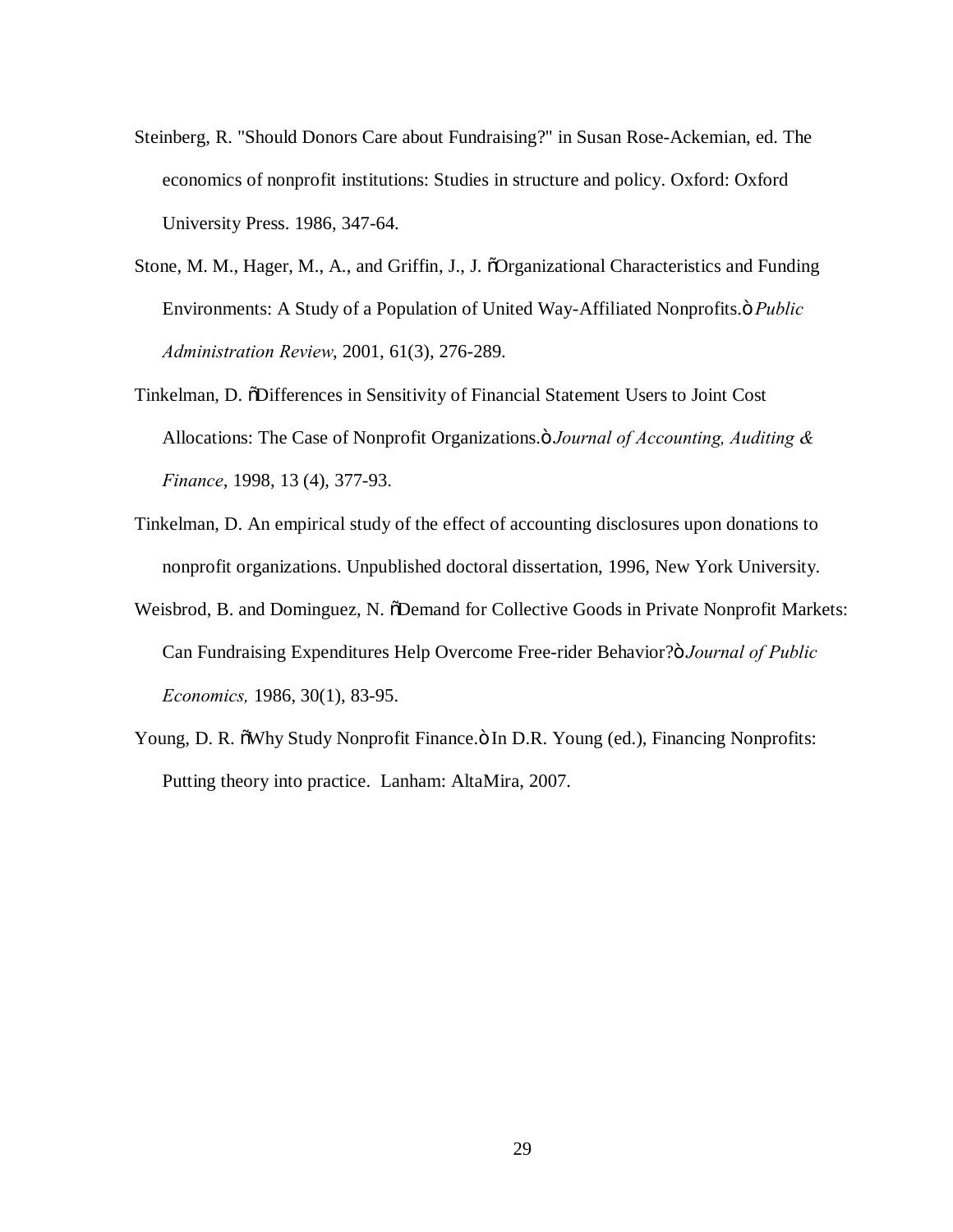## **APPENDIX: BBB STANDARDS FOR CHARITY ACCOUNTABILITY**

## **GOVERNANCE**

- 1. A board of directors that provides adequate oversight of the charity a operations with its staff.
- 2. A board of directors with a minimum of five voting members.

3. A minimum of three evenly spaced meetings per year of the full governing body with a majority in attendance and face-to-face participation.

4. Not more than one or 10% (whichever is greater) directly or indirectly compensated person(s) serving as voting member(s) on the board. Compensated members shall not serve as the board  $\phi$  chair or treasurer.

5. No transaction(s) in which any board or staff members have material conflicting interests with the charity resulting from any other relationship or business transaction.

#### **MEASURING EFFECTIVENESS**

6. Have a board policy of assessing, no less than every two years, the organization performance and effectiveness, and determining future actions required to achieve its mission.

7. Submit to the organization  $\circ$  governing body, for its approval, a written report that outlines the results of the aforementioned performance and effectiveness assessment and recommendations for future actions.

## **FINANCES**

8. Spend at least 65% of its total expenses on program activities.

9. Spend no more than 35% of related contributions on fundraising. Related contributions include donations, legacies and other gifts received as a result of fundraising efforts.

10. Avoid accumulating funds that could be used for current program activities. To meet this standard, the charity's unrestricted net assets available for use should not be more than three times the size of the past year of expenses or three times the size of the current year of budget, whichever is higher.

11. Make available to all, on request, complete annual financial statements prepared in accordance with generally accepted accounting principles.

12. Include in the financial statements a breakdown of expenses (e.g., salaries, travel, postage, etc.) that shows what portion of these expenses was allocated to program, fundraising, and administrative activities.

13. Accurately report the charity of expenses, including any joint cost allocations, in its financial statements. 14. Have a board-approved annual budget for its current fiscal year, outlining projected expenses for major program activities, fundraising and administration.

#### **FUNDRAISING AND INFORMATIONAL MATERIALS**

15. Have solicitations and informational materials distributed by any means that are accurate, truthful and not misleading, both in whole and in part.

- 16. Have an annual report available to all, on request, that includes:
	- (a) the organizations mission statement,
	- (b) a summary of the past years program service accomplishments,
	- (c) a roster of the officers and members of the board of directors,
	- (d) financial information that includes (i) total income in the past fiscal year, (ii) expenses in the same program, fundraising and administrative categories as in the financial statements and (iii) ending net assets.

17. Include on any charity websites that solicit contributions, the same information that is recommended for annual reports, as well as the mailing address of the charity and electronic access to its most recent IRS form 990.

- 18. Address privacy concerns for donors by:
	- (a) providing in written appeals, at least annually, a means (e.g., such as a check off box) for both new and continuing donors to inform the charity if they do not want their name and address shared outside the organization,
	- (b) providing a clear, prominent and easily accessible privacy policy on any of its websites that tells visitors (i) what information, if any, is being collected about them by the charity and how this information will be used, (ii) how to contact the charity to review personal information collected and request corrections, (iii) how to inform the charity (e.g., a check off box) that the visitor does not wish his/her personal information to be shared outside the organization, and (iv) what security measures the charity has in place to protect personal information.